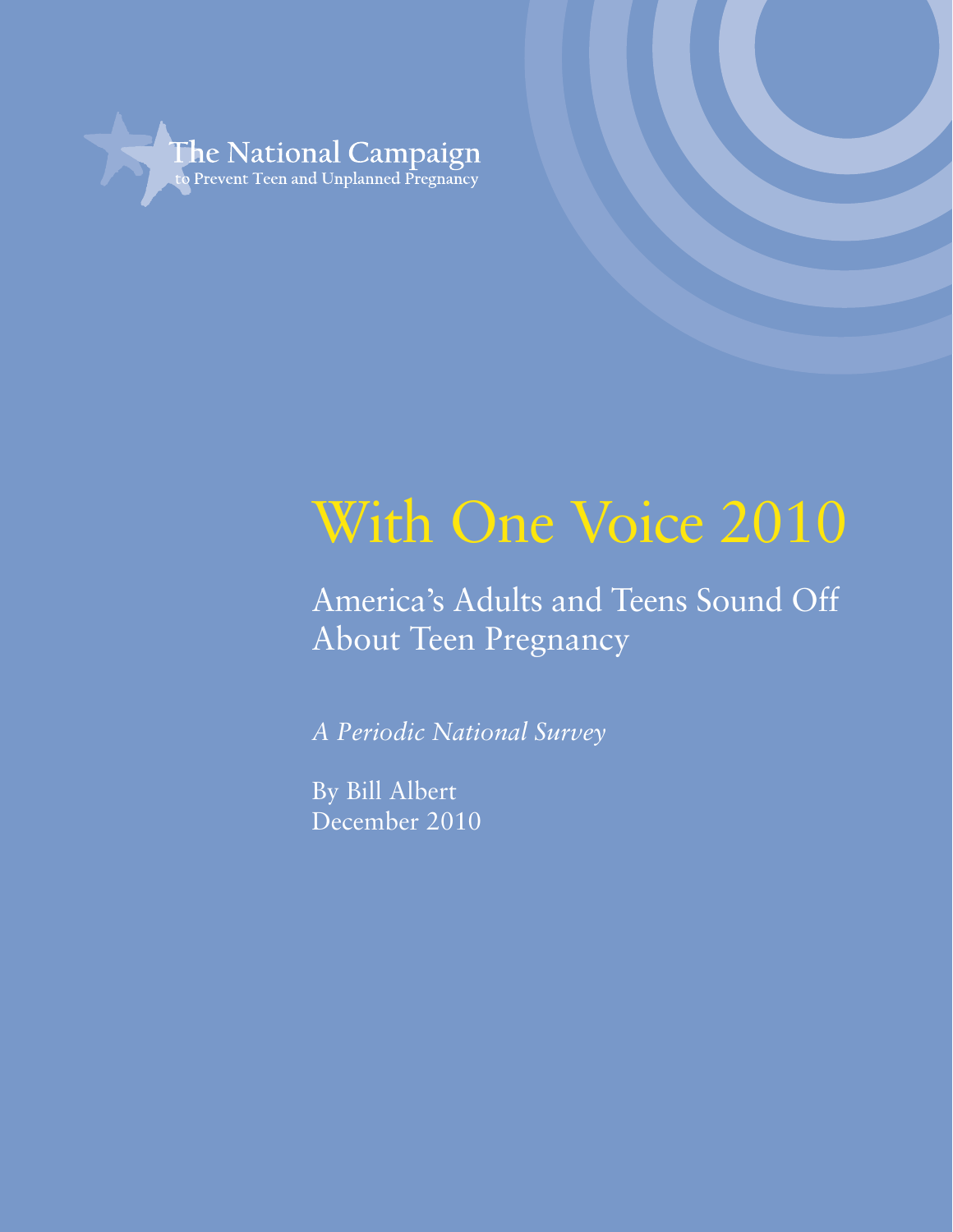## Board of Directors

#### **CHAIRMAN**

**The Honororable Thomas H. Kean** Chairman, The Robert Wood Johnson Foundation CEO, THK Consulting Chairman, The Carnegie Corporation of New York Former Governor of New Jersey

#### PRESIDENT

**Isabel V. Sawhill, Ph.D.** Senior Fellow, Economic Studies The Brookings Institution

#### CEO & TREASURER

#### **Sarah S. Brown**

#### **MEMBERS**

**Robert Wm. Blum, M.D., Ph.D.**  William H. Gates, Sr. Professor and Chair Department of Population and Family Health Sciences Johns Hopkins Univeristy

**Thomas S. Chappell** Senior Manager Goodman & Company, LLP.

**Linda Chavez** Chairman Center for Equal Opportunity

**Vanessa Cullins, M.D., M.P.H., M.B.A.** Vice President for Medical Affairs Planned Parenthood Federation of America

**Susanne Daniels** Media Consultant **Amanda Deaver** Partner Prism Public Affairs

**Maria Echaveste** Senior Fellow Center for American Progress

**Daisy Expósito-Ulla** Chairman and CEO d expósito & partners

**William Galston, Ph.D.** Senior Fellow, Governance Studies The Brookings Institution

**Ron Haskins, Ph.D.** Senior Fellow, Economic Studies Co-Director Center for Children and Families The Brookings Institution

**The Hon. Nancy L. Johnson** Senior Public Policy Advisor Federal Public Policy and Healthcare Group Baker, Donelson, Bearman, Caldwell & Berkowitz, PC

**Judith E. Jones** Clinical Professor Emerita Columbia School of Public Health

**Jody Greenstone Miller** President and CEO The Business Talent Group

**Fr. Michael D. Place, STD** Senior Vice President Social Mission and Ministerial Development Resurrection Health Care

#### **Sara Rosenbaum**

Hirsh Professor and Chair Department of Health Policy School of Public Health and Health Services The George Washington University Medical Center **Bruce Rosenblum** President Warner Bros. Television Group

**Victoria P. Sant** President The Summit Foundation

**Sara Seims, Ph.D.** Director, Population Program The William and Flora Hewlett Foundation

**Matthew Stagner, Ph.D.** Executive Director Chapin Hall at the University of Chicago

**Mary C. Tydings** Managing Director Russell Reynolds Associates

**Stephen A. Weiswasser** Partner Covington & Burling

**Gail R. Wilensky, Ph.D.** Senior Fellow Project HOPE

**Kimberlydawn Wisdom, M.D.** Surgeon General, State of Michigan Vice President, Community Health, Education and Wellness Henry Ford Health System

**Judy Woodruff** Senior Correspondent PBS News Hour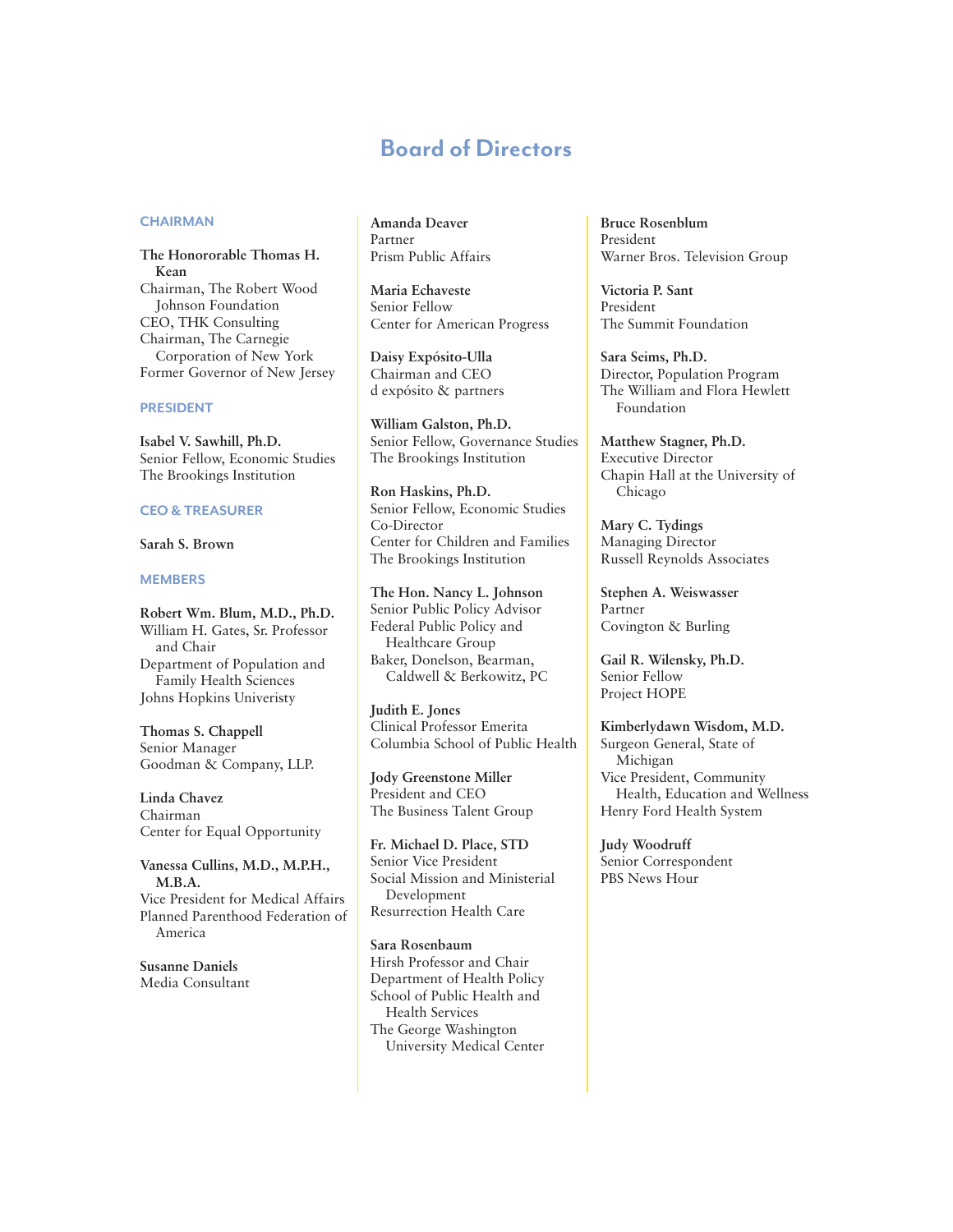## With One Voice 2010

America's Adults and Teens Sound Off About Teen Pregnancy

*A Periodic National Survey*

By Bill Albert December 2010

TheNationalCampaign.org StayTeen.org Bedsider.org SexReally.com Blog.TheNationalCampaign.org/Pregnant\_Pause

Twitter.com/TheNC Twitter.com/StayTeen Twitter.com/Bedsider Twitter.com/SexReally

YouTube.com/NationalCampaign YouTube.com/StayTeen YouTube.com/SexReally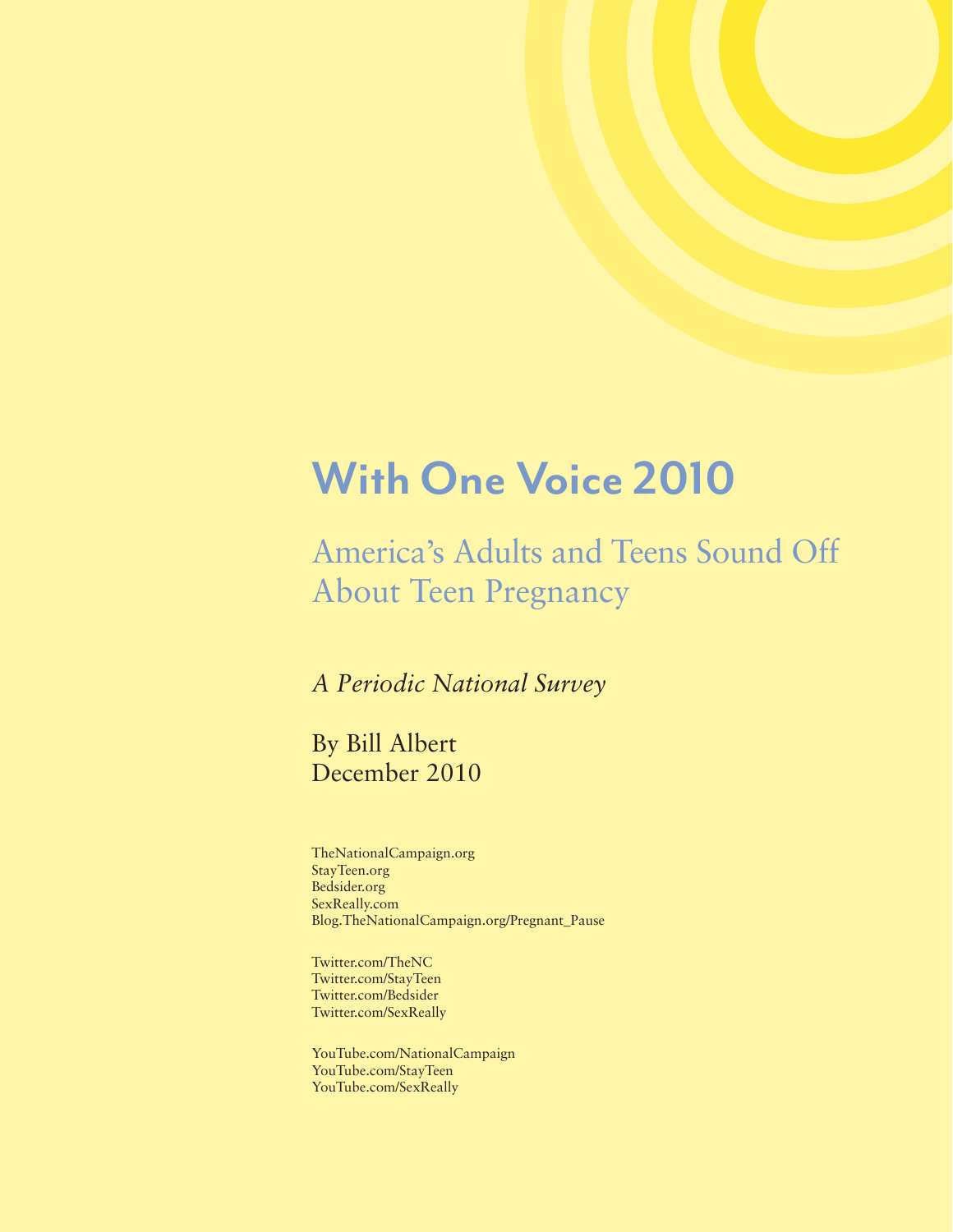## Acknowledgments

The National Campaign gratefully acknowledges its funders and individual contributors, including the William and Flora Hewlett Foundation, The Annie E. Casey Foundation, the Summit Foundation, the California Wellness Foundation, and the Centers for Disease Control and Prevention.

About the author: Bill Albert is the Chief Program Officer of The National Campaign to Prevent Teen and Unplanned Pregnancy

Design: Nancy Bratton Design. www.NancyBrattonDesign.com

ISBN# 1-58671-078-8

©Copyright 2010 by The National Campaign to Prevent Teen and Unplanned Pregnancy. All rights reserved.

Suggested citation: Albert, B. (2010). *With One Voice 2010: America's Adults and Teens sound Off About Teen Pregnancy.* Washington, DC: The National Campaign to Prevent Teen and Unplanned Pregnancy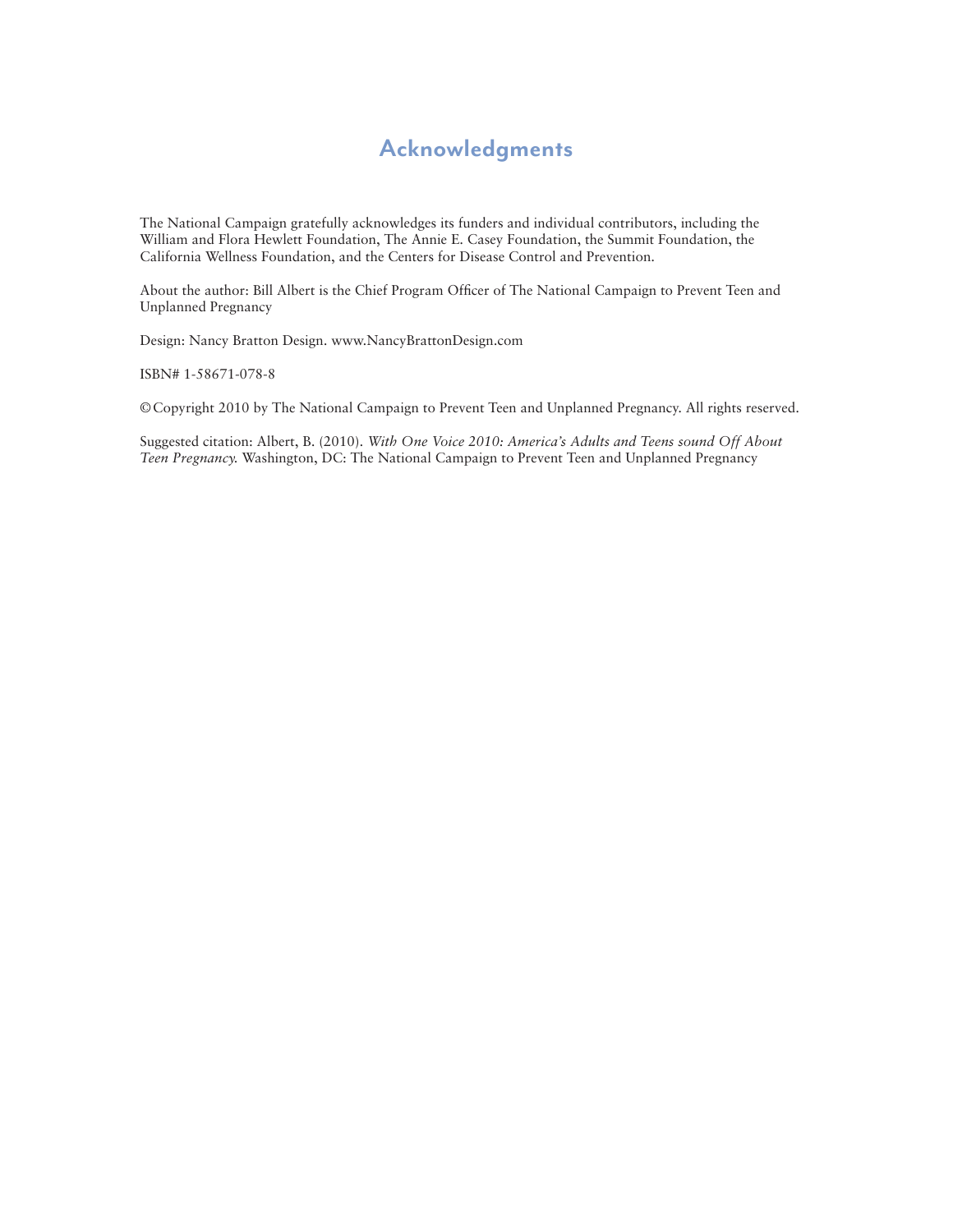## **Table of Contents**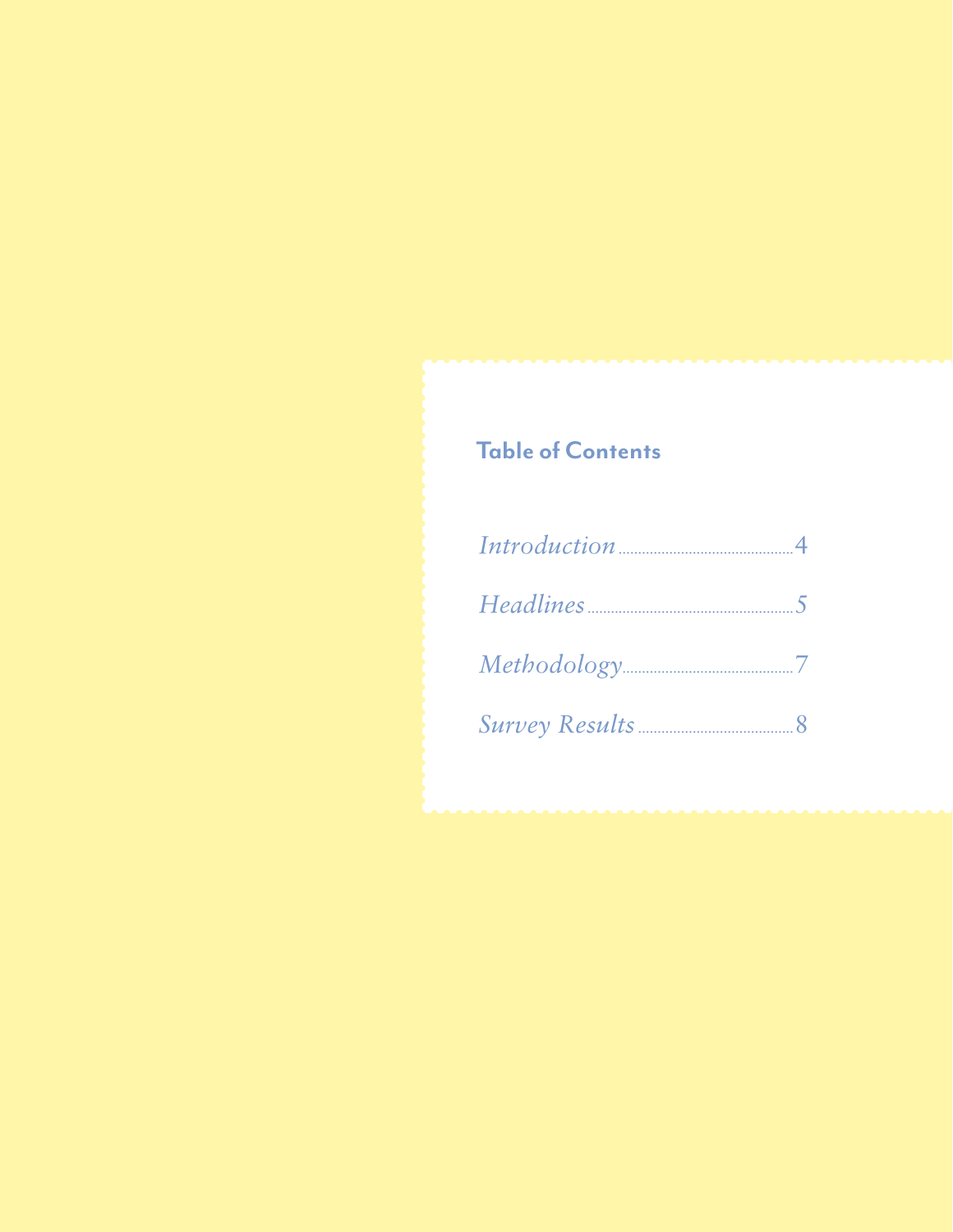## Introduction

# With One Voice 2010 is the latest in a series of national surveys dating back to 2001

commissioned and released by The National Campaign. These surveys have asked teens and adults a core set of questions about teen pregnancy and related issues. It is our hope and belief that the surveys have provided valuable insights for parents, program leaders, funders, policymakers, the media, and others about teen pregnancy and some of the factors that influence teens' decisions about relationships, sex, contraception, and pregnancy.

These surveys are undertaken with two primary goals in mind. First, we think it is important to regularly assess and report on American opinion on teen pregnancy and related issues where teens and adults have changed their opinions and where they have remained rock solid. Second, we believe that these periodic surveys of public opinion serve as a helpful addition to the behavioral data collected by the federal government through such important projects as the National Survey of Family Growth and the Youth Risk Behavior Surveillance System.

As we have noted in the past, we think the results of this public opinion survey, and previous surveys commissioned by The National Campaign, underscore that the American public—both teens and adults—hold a common sense, centrist view about teen sexual behavior and about the strategies for reducing too-early pregnancy and parenthood. The results of *With One Voice 2010* suggest that there is considerable common ground on how best to prevent teen pregnancy (for example, teens continue to underscore the critical role parents can play); there is much more that unites teens and adults than divides them when it comes to teen pregnancy and related issues (for example, the survey results surface precious few differences among different racial/ethnic groups); and that the remaining challenges in convincing young people to delay pregnancy and parenthood may be more profound than many have thought (for example, about one-third of teens believe it doesn't matter whether you use birth control or not, pregnancy just happens).

Readers should note the following about how the results are presented in this publication:

- The questions in this poll were developed by The National Campaign and the exact wording of the survey questions are provided throughout.
- As a general matter, survey results are reported for young people aged  $12-19$  and adults 20 and older unless otherwise noted.
- Subgroup differences, such as age, gender, and race/ethnicity are noted when these differences appear compelling.
- Some of the responses to various questions do not quite total 100 percent due to our decision not to report, for the sake of clarity and simplicity, the percentages of respondents who answered "don't know" or refused to answer the question unless such responses totaled more than five percent.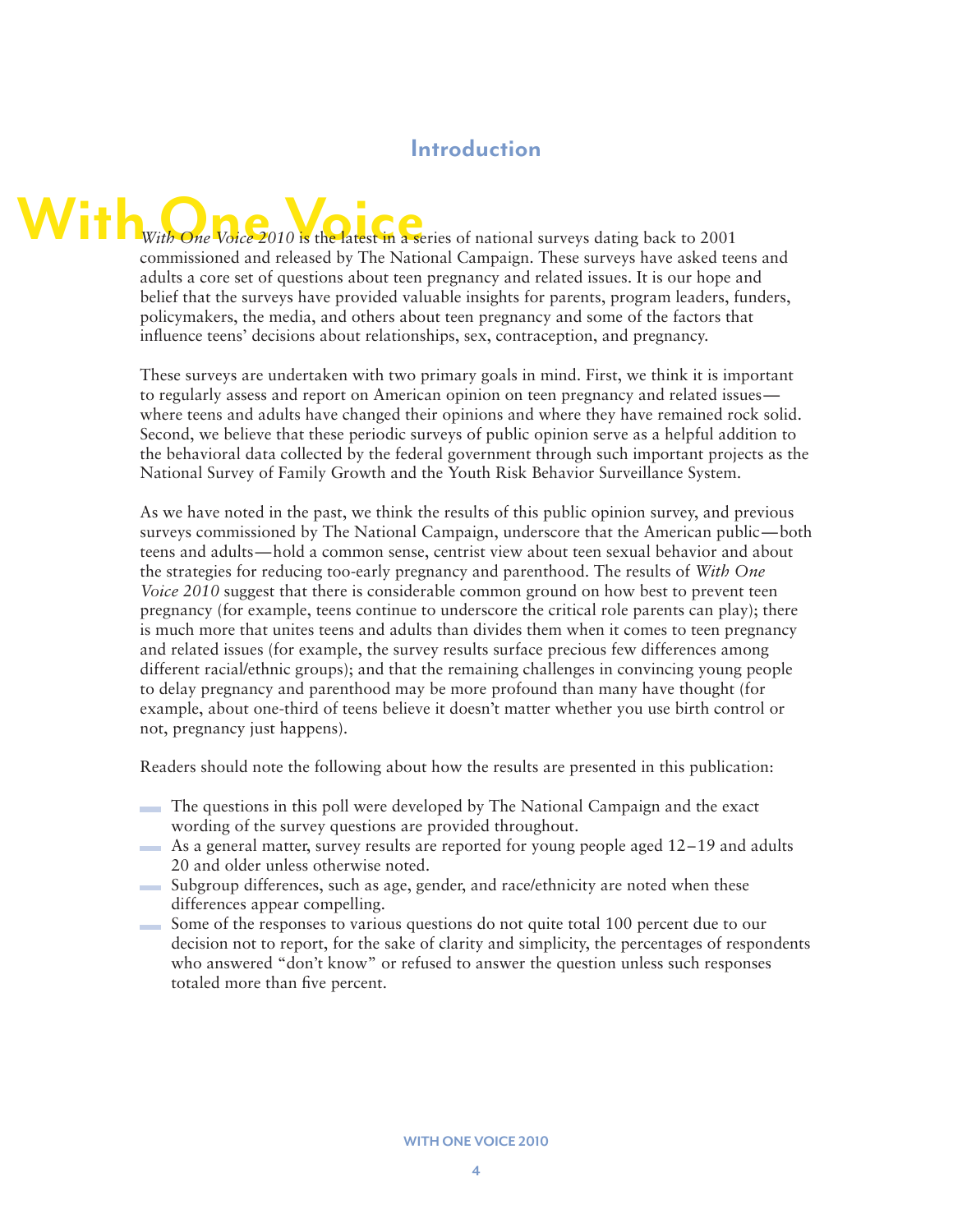## Headlines and Toplines

#### PARENT POWER

- Teens continue to say that parents  $(46\%)$  most influence their decisions about sex. By comparison, just 20% say friends most influence their decisions.
- Eight in ten teens  $(80\%)$  say that it would be much easier for teens to delay sexual activity and avoid teen pregnancy if they were able to have more open, honest conversations about these topics with their parents.
- $\sim$  Six in ten teens (62%) wish they were able to talk more openly about relationships with their parents.
- Six in ten teens (63%) and adults (62%) agree that the *primary* reason teens don't use contraception is because they are afraid that their parents will find out.
- However, most parents say that if they learned that their teen was using contraception, they would be unhappy that they were having sex but happy that their daughter (63%) or son (69%) was using contraception.

#### KNOWLEDGE AND FATALISM

Although 78% of teens say they have all the information they need to avoid an unplanned pregnancy:

• half of teens (49%) admit that they know "little or nothing" about condoms and how to use them, and

• one-third (34%) agree "it doesn't matter whether you use birth control or not, when it is your time to get pregnant, it will happen."

#### ABSTINENCE AND CONTRACEPTION

- The overwhelming majority of teens  $(87%)$  and adults  $(93%)$  agree that it is important for teens to be given a strong message that they should not have sex until they are at least out of high school.
- Most teens  $(46%)$  and adults  $(73%)$  wish young people were getting information about both abstinence and contraception rather than either/or.

#### SEX AND REGRET

Most teens  $(65\% \text{ of girls and } 57\% \text{ of boys})$  who have had sex say they wish they had waited.

#### HOW IMPORTANT IS PREVENTING TEEN PREGNANCY?

- About nine in ten teens  $(91\% \text{ of girls and } 87\% \text{ of boys})$  and two-thirds of adults  $(66\%)$ say that teen pregnancy is a "very important" problem in the United States.
- About nine in ten teens  $(95\% \text{ of girls and } 93\% \text{ of boys})$  say it is important for them right now to avoid getting pregnant or causing a pregnancy.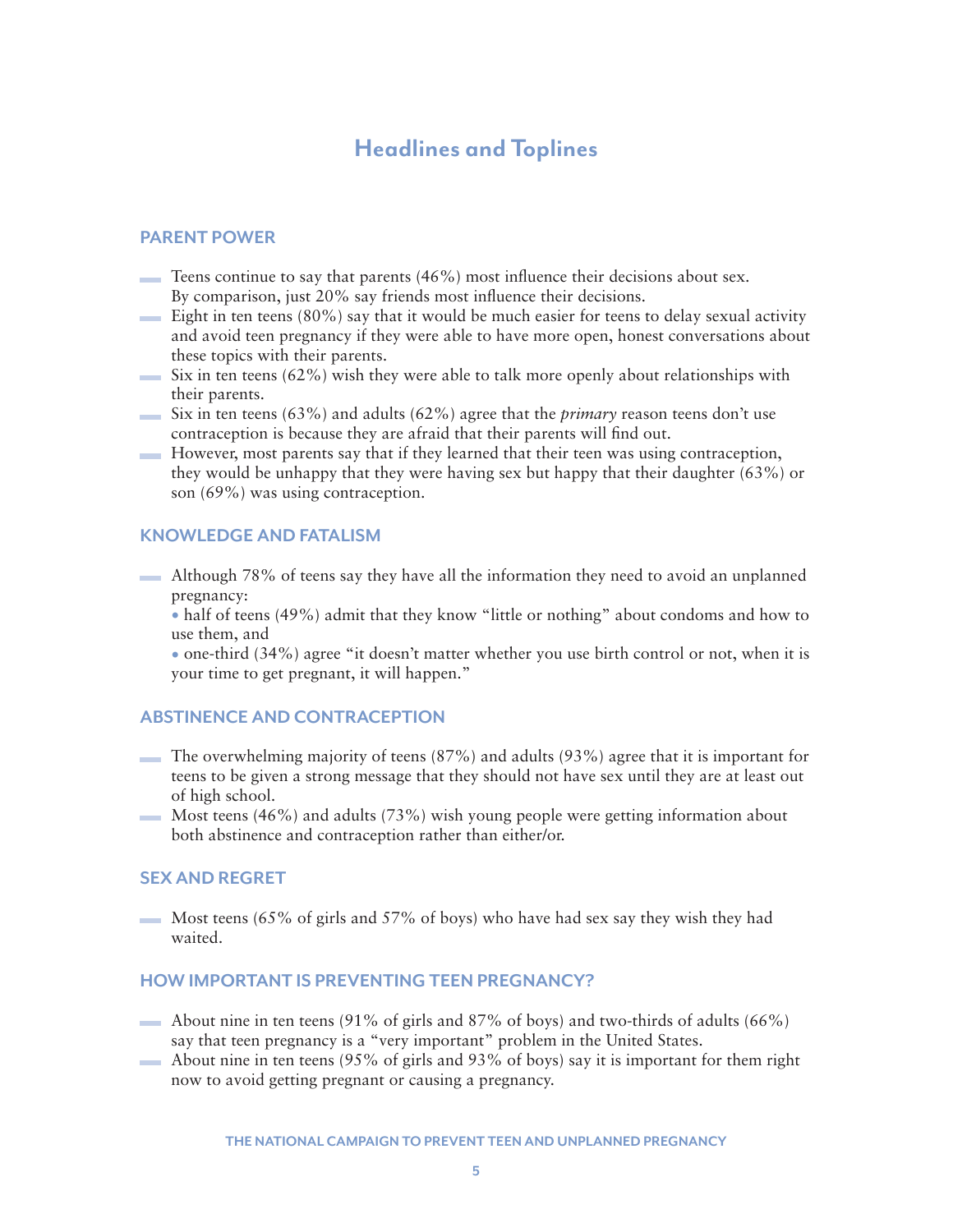When asked how they would react to getting pregnant/causing a pregnancy, 24% of girls and 22% of boys said "it would make my life a little more challenging, but I could manage." About seven in ten (69% of girls and 71% of boys) said "it would be a real challenge and I'm not sure how I would manage."

#### GENDER DIFFERENCES

- $\equiv$  Significant percentages of teens (63%) and adults (72%) agree that "teen boys often receive the message that they are expected to have sex."
- Most teens (71%) and adults (77%) also agree that "teen girls often receive the message **Contract** that attracting boys and looking sexy is one of the most important things they can do."

#### SEX OR STEADY?

Most teens (93% of girls and 88% of boys) say they would rather have a boyfriend/ girlfriend and not have sex rather than have sex but not have a boyfriend or girlfriend.

#### MEDIA

- Most teens (79% of girls and 67% of boys) agree with the following statement: "When a TV show or character I like deals with teen pregnancy, it makes me think more about my own risk of becoming pregnant/causing a pregnancy and how to avoid it."
- Three-quarters of teens  $(76\%)$  and adults  $(75\%)$  say that what they see in the media about sex, love, and relationships can be a good way to start conversations about these topics.
- Among those teens who have watched MTV's *16 and Pregnant,* 82% think the show helps teens better understand the challenges of teen pregnancy and parenthood and how to avoid it.

#### **SEXTING**

Most teens  $(71\%)$  and adults  $(81\%)$  agree that sharing nude or semi-nude images of themselves or other teens electronically (through cell phones, websites, and/or social media networks) leads to more sex in real life.

#### TEEN PREGNANCY AND EDUCATION

About nine in ten teens (87%) and adults (90%) believe reducing teen pregnancy is a very effective way to reduce the high school dropout rate and improve academic achievement.

#### TEEN PREGNANCY AND RELIGION

Most teens  $(73%)$  and adults  $(70%)$  believe religious leaders and groups should be doing more to help prevent teen pregnancy.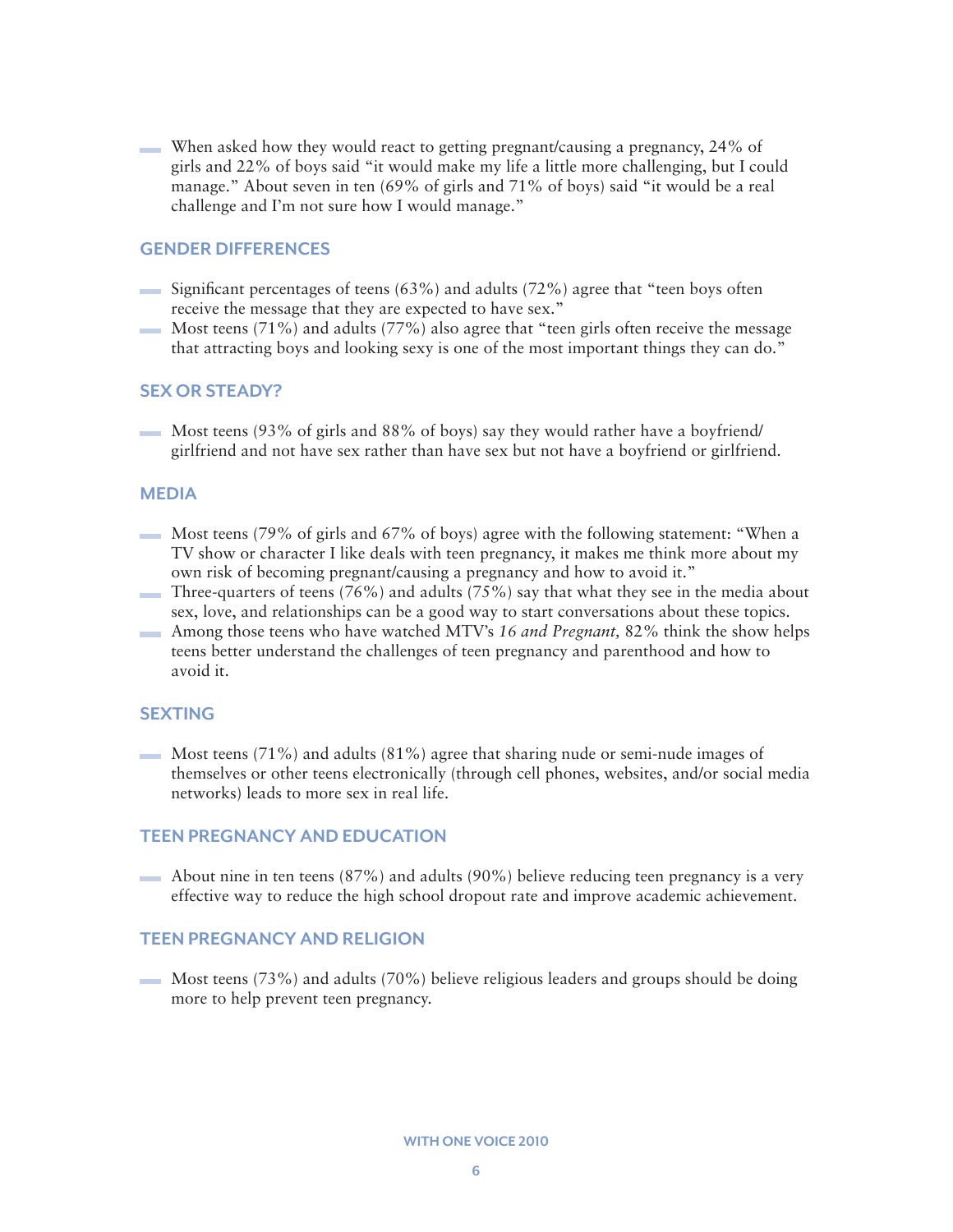## **Methodology**

Data presented in *With One Voice 2010* are drawn from two national surveys—one with teens and one with adults. Both surveys were conducted by Social Science Research Solutions (SSRS. com), an independent research company. The survey was developed by The National Campaign to Prevent Teen and Unplanned Pregnancy with assistance from SSRS.

The adult survey is weighted to provide a nationally representative estimate of the adult population aged 20 and older (some of whom are parents of teens, some of whom are not). Telephone interviews were conducted by SSRS with 1,011 adults between August 11 and September 5, 2010. The margin of error for total respondents is +/-3.08 at the 95% confidence level.

The teen survey is also weighted to provide a nationally representative estimate of young people aged 12–19. Telephone interviews were conducted by SSRS with 1,008 young people between August 12 and September 12, 2010. The margin of error for total respondents is +/-3.09 at the 95% confidence level.

Interviews with those 18 and older were conducted as part of an SSRS omnibus survey, a national, weekly, dual-frame, bilingual telephone survey. Each survey consists of a minimum of 1,000 interviews, 1/2 male and 1/2 female, of which 150 interviews are completed with respondents on their cell phones. Each survey uses a fully-replicated, stratified, single-stage random-digit-dialing (RDD) sample of telephone households. Sample telephone numbers are computer generated. Interviews with those 18 and younger were conducted using a separate omnibus survey.

The order in which respondents were asked questions were rotated. In addition, when answer options were presented, they were also rotated. This rotation helps eliminate "question position" bias.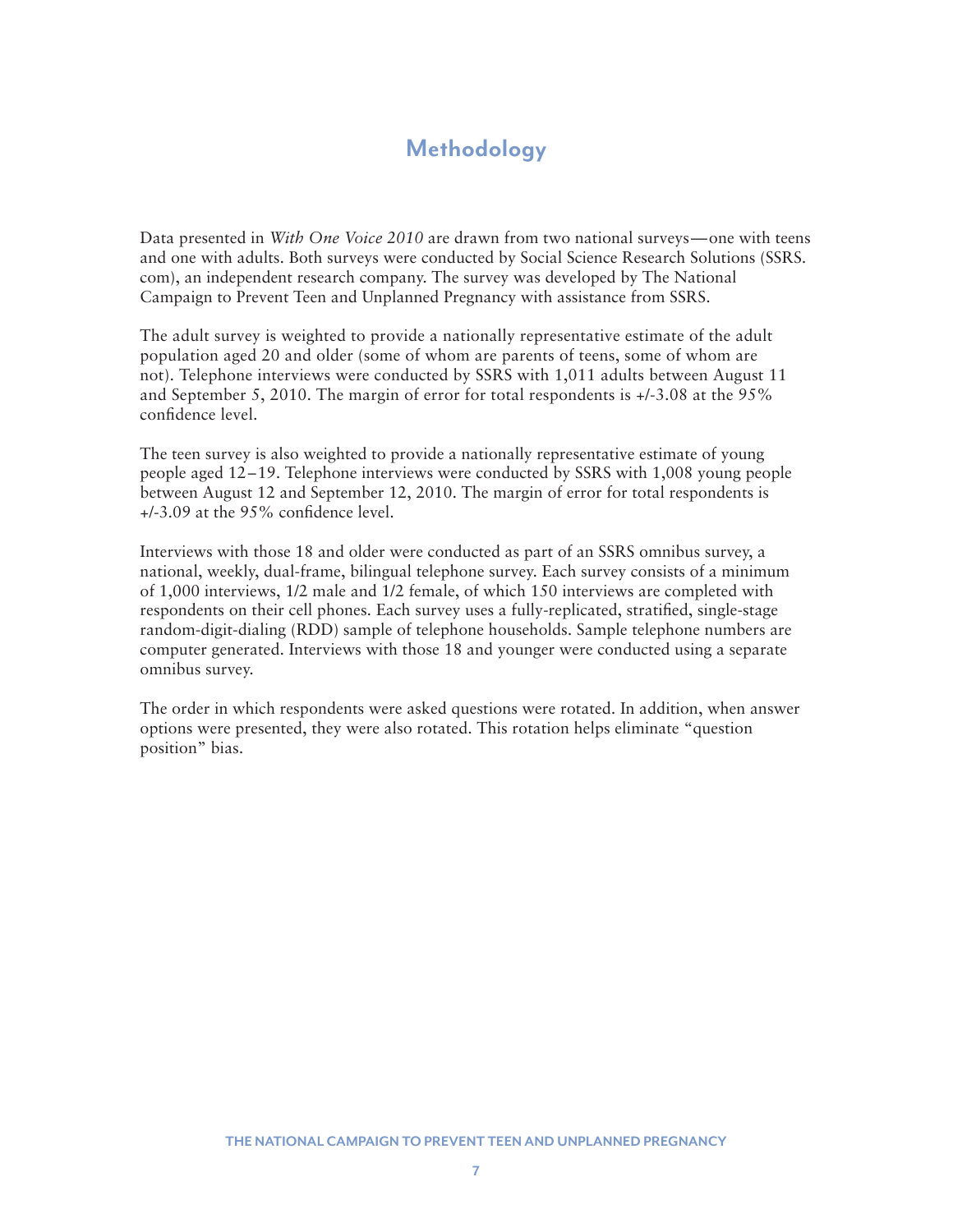## When it comes to your/teens' decisions about sex, who is most influential?



Parents 57%

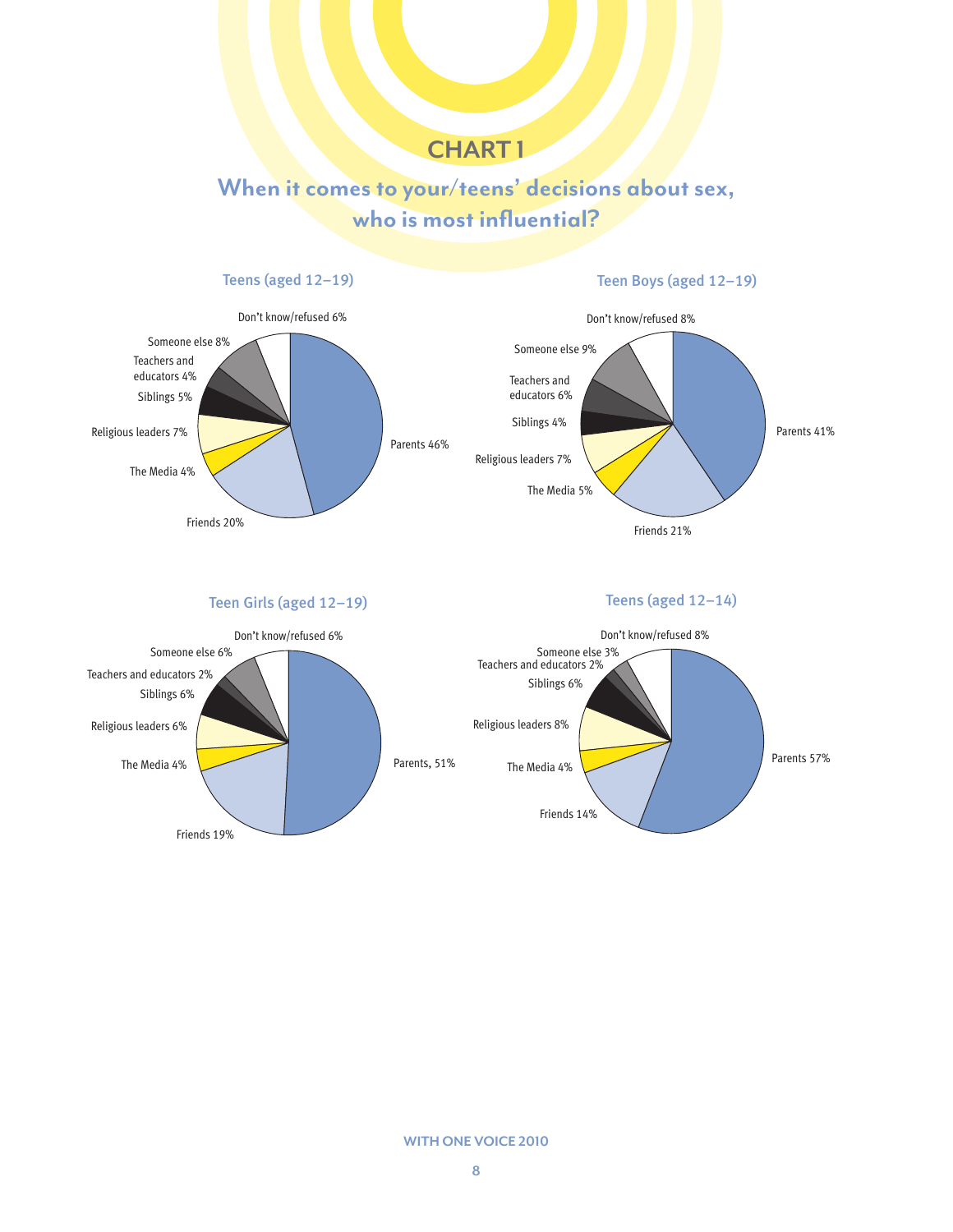

**Fast Fact:** Hispanic teens (55%) are more likely than non-Hispanic black (50%) and non-Hispanic white (42%) teens to say that parents most influence their decisions about sex.

#### CONTEXT AND COMMENT

The results reported in this survey regarding parental influence should come as no surprise. Teens continue to say that parents *most* influence their decision about sex—a finding consistent with all previous National Campaign surveys. This is particularly heartening news given the large body of social science research suggesting that overall closeness between parents and their children, shared activities, parent presence in the home, and parental caring and concern are all associated with a reduced risk of early sex and teen pregnancy. Teens who are close to their parents and feel supported by them are more likely to delay sex, have fewer sexual partners, and use contraception more consistently.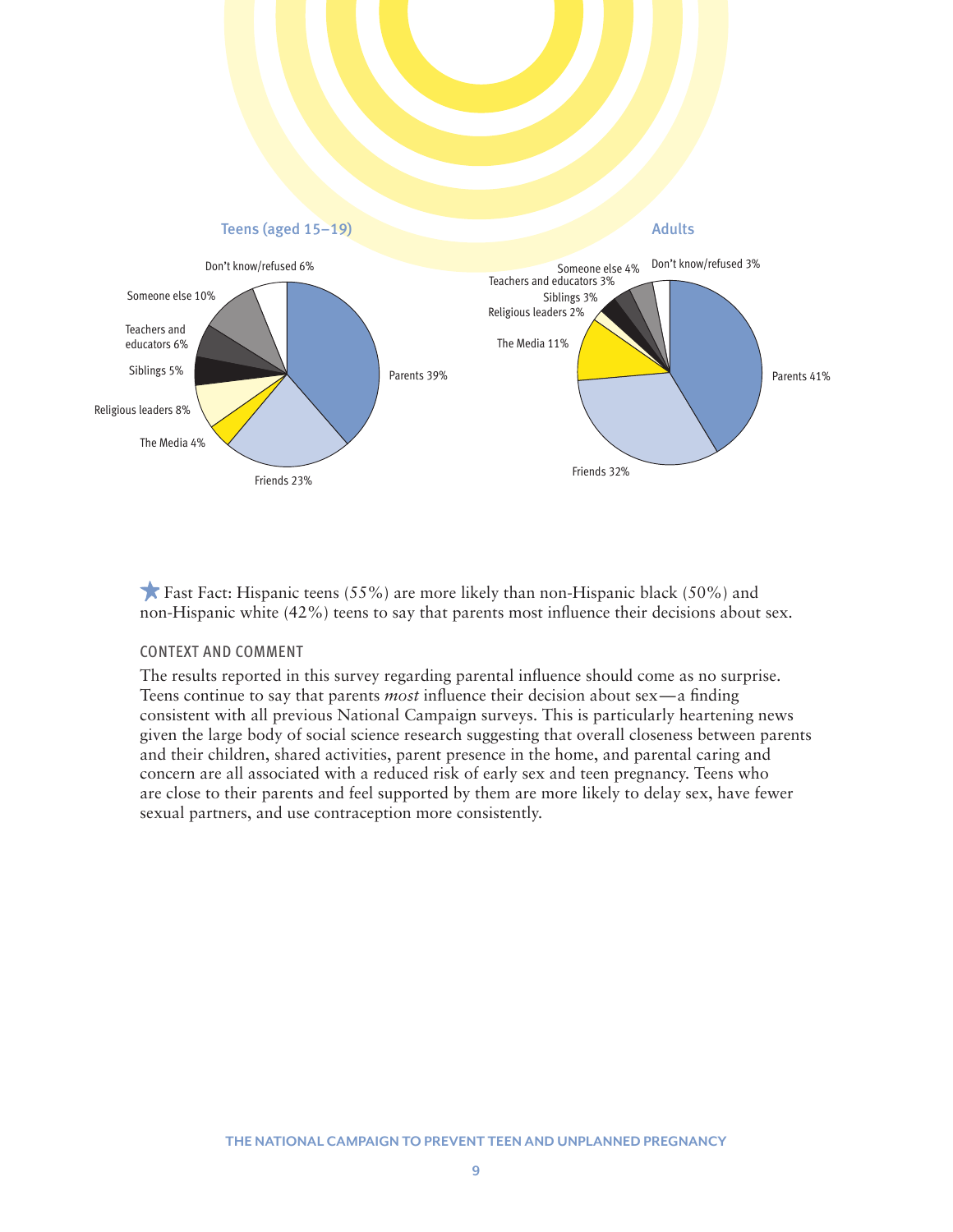How much do you agree or disagree with the following statement: "It would be much easier for teens to postpone sexual activity and avoid pregnancy if they were able to have more open, honest conversations about these topics with their parents."



#### WITH ONE VOICE 2010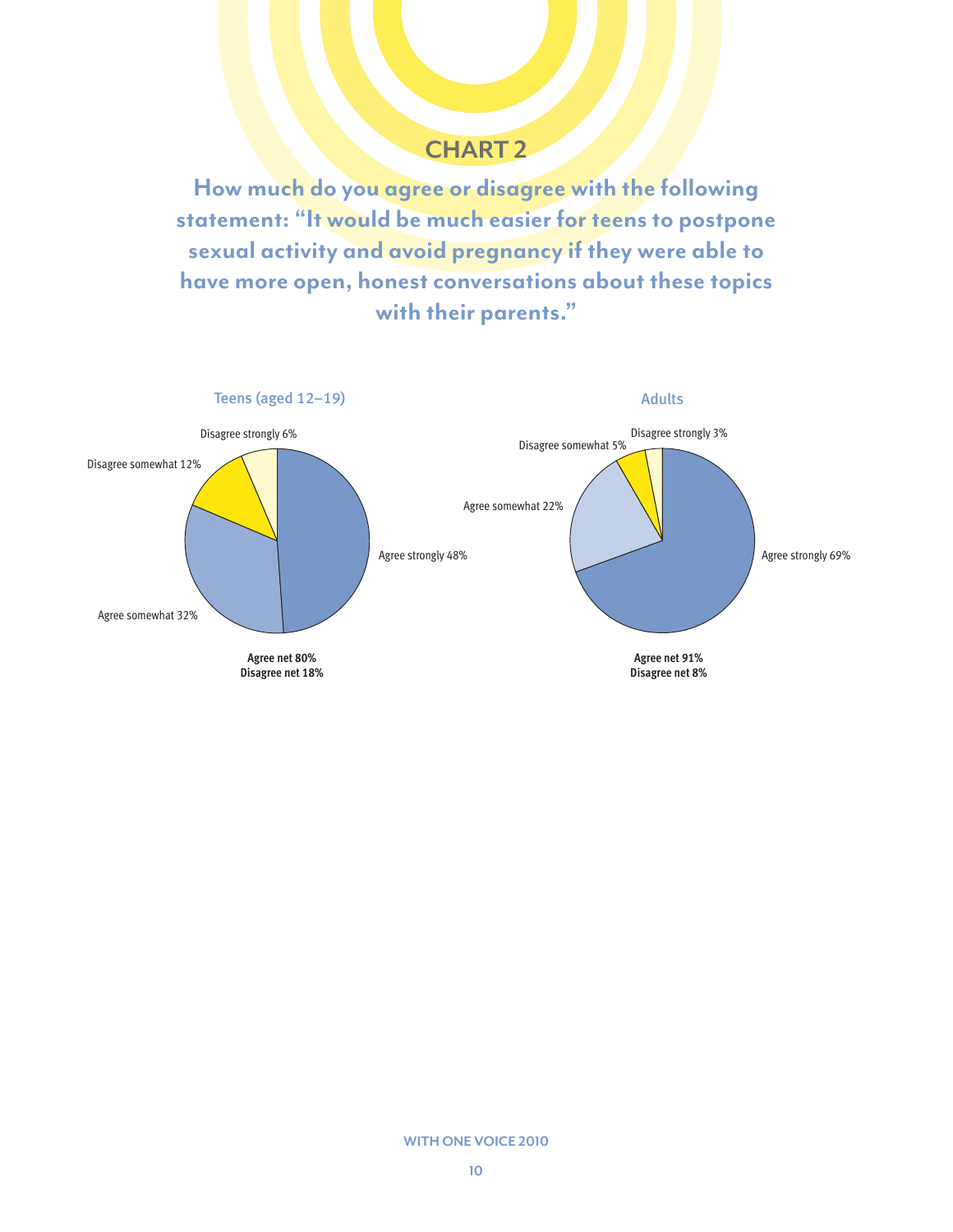Which of the following do you most wish you were able to talk more openly about with your parents? Even if you'd like to be able to talk more freely about all three, I need you to tell me only the one you feel the most strongly about.



Fast fact: Older teens (20% of those aged  $15-19$ ) are more likely than younger teens (13%) of those aged 12–14) to want more open conversations with their parents about birth control. Similarly, teen girls  $(21\% \text{ of those aged } 12-19)$  are more likely than teen boys  $(14\% \text{ of those$ aged  $12-19$ ) to be able to talk more openly with their parents about birth control.

#### CONTEXT AND COMMENT

We have already established that teens believe their parents most influence their decisions about sex (Chart 1). The data in Charts 2 and 3 provide parents with some specific to-do's. The overwhelming majority of teens (and adults for that matter) say that discussions between parents and teens regarding teen pregnancy and how to avoid it help young people avoid tooearly pregnancy and parenthood.

It is not, however, just biology and body parts teens want to discuss. Although many parents may understand the importance of talking to their kids about sex and contraception, far fewer seem to realize just how important it is for them to talk to their children about what it takes to recognize, develop, and maintain a healthy relationship.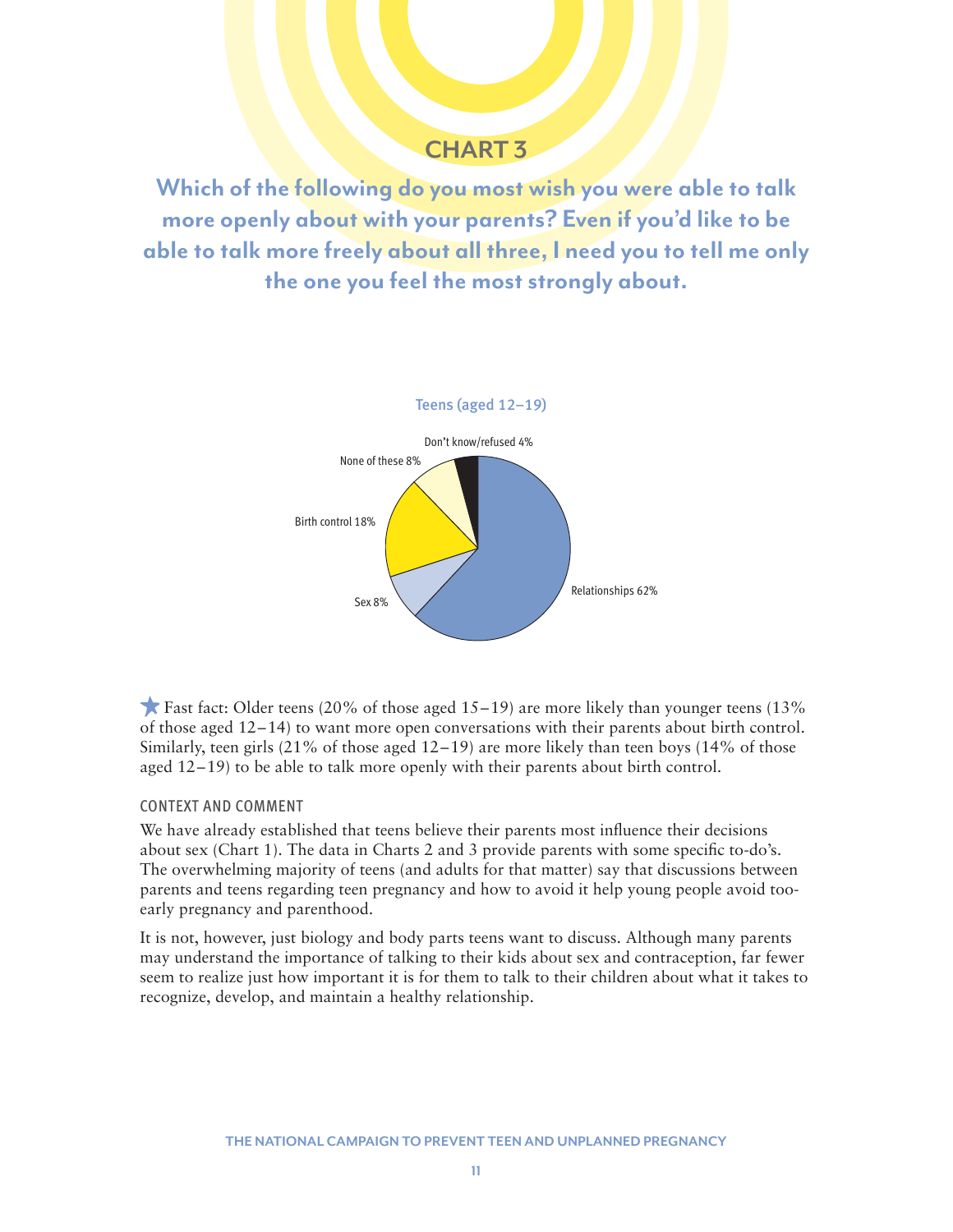How much do you agree or disagree with the following statement: "Parents believe they should talk to their kids about sex but often don't know what to say, how to say it, or when to start."



**Fast fact: Women (62%) are more likely than men (47%) to strongly agree that parents** should talk to their kids about sex but don't know what to say.

#### CONTEXT AND COMMENT

Parents continue to experience a crisis of confidence when it comes to talking to their kids about sex. For their part, teens seem to be all too aware of parental uneasiness on this issue. Parents should take comfort, however, in the knowledge that they are more influential regarding their children's decisions about sex than they apparently believe, that young people say that conversations about sex and related topics are helpful to them, and that teens want to have conversations with their parents on topics ranging from relationships to sex.

WITH ONE VOICE 2010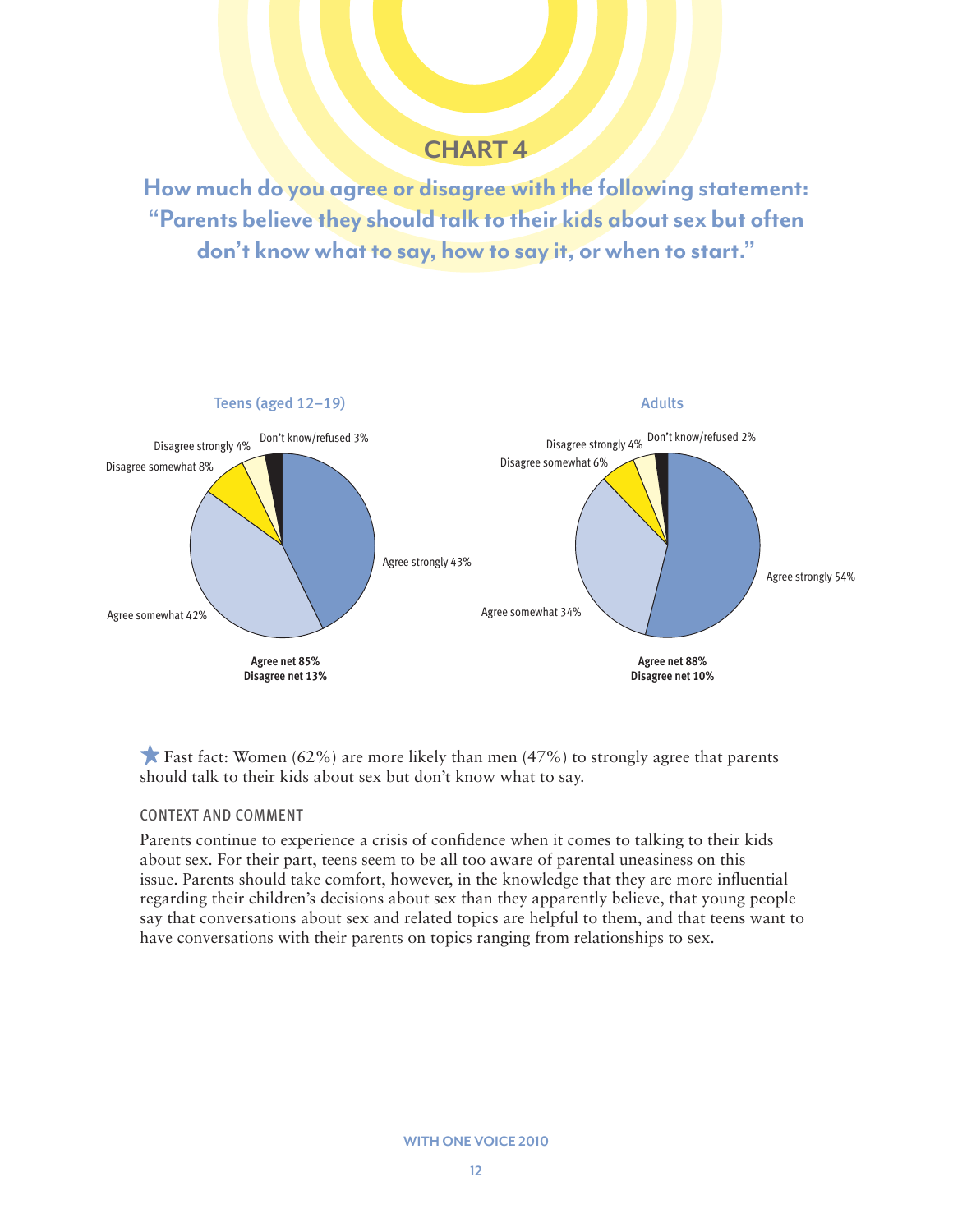How much do you agree or disagree with the following statement: "The primary reason teens don't use birth control or protection is because they are afraid that their parents will find out."



Fast fact: Teen girls (69%) are more likely than teen boys (58%) to be concerned about their parents finding out about birth control.

Fast fact: Women (70%) are more likely than men (54%) to believe that teens are worried about their parents finding out about birth control.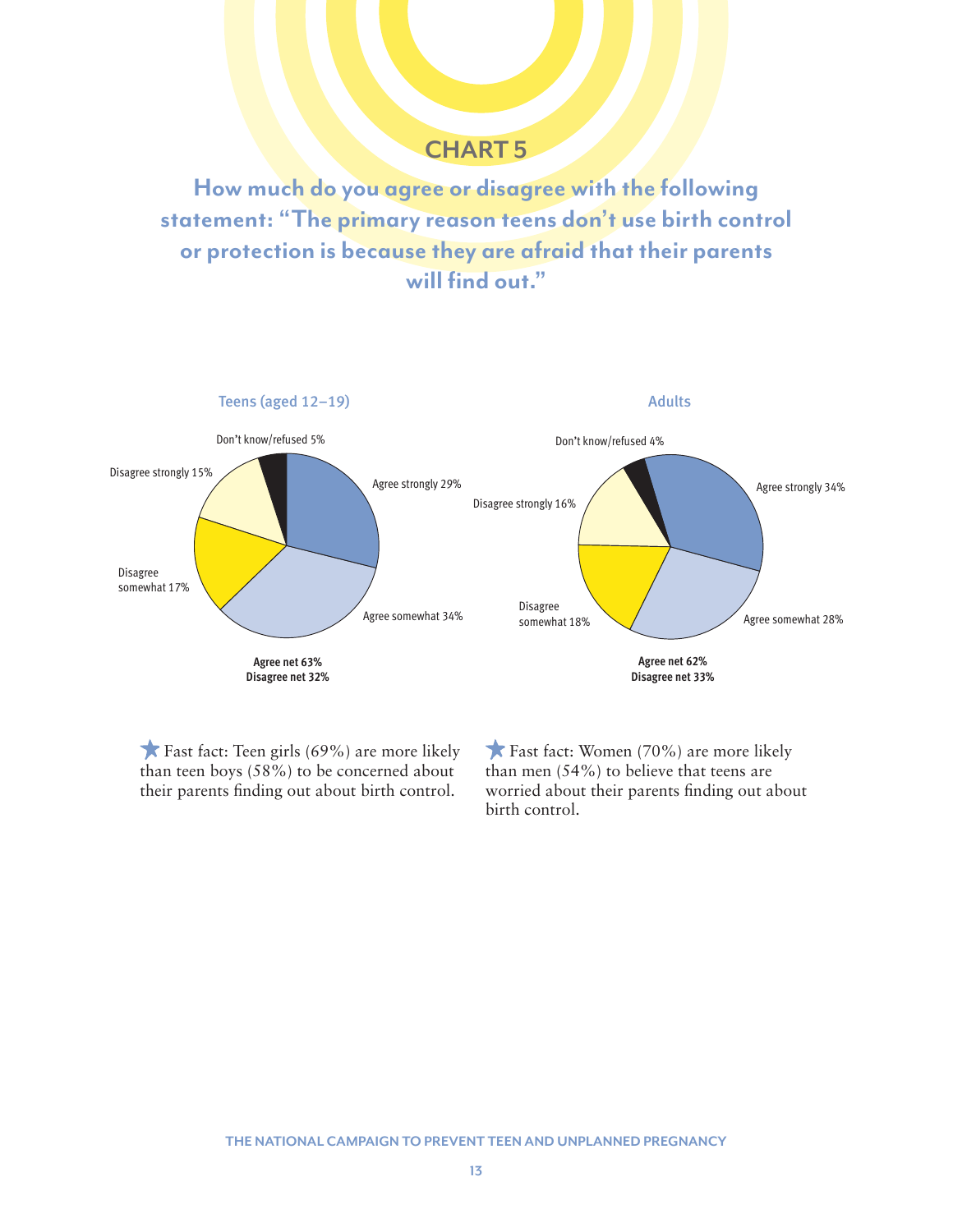If you were to find out that your teenage daughter/son was using contraception would you be happy?



**F** Fast fact: Adults are more accepting that boys  $(21\%)$  rather than girls  $(13\%)$  are having sex.

#### CONTEXT AND COMMENT

Charts 5 and 6 paint a rather convoluted picture regarding teens, parents, and contraception. Most teens say the primary reason why they don't use contraception is out of concern that their parents will find out. Teens, however, may be misreading their parents' potential disapproval. In fact, most adults say they would be happy that their sexually active children were using contraception even though they would be unhappy that they were having sex.

Communicating with your children about such things as contraception is often more successful when parents are clear in their own minds about their own views and values regarding contraception and related issues. In conversations about these issues parents should consider clarifying their own attitudes and values by thinking about the following kinds of questions:

- What do you really think about school-aged teens being sexually active?
- Who is responsible for setting limits in relationships and how is that done realistically?
- Is delaying sexual activity best for teens?
- What do you think about your sons and daughters using contraception?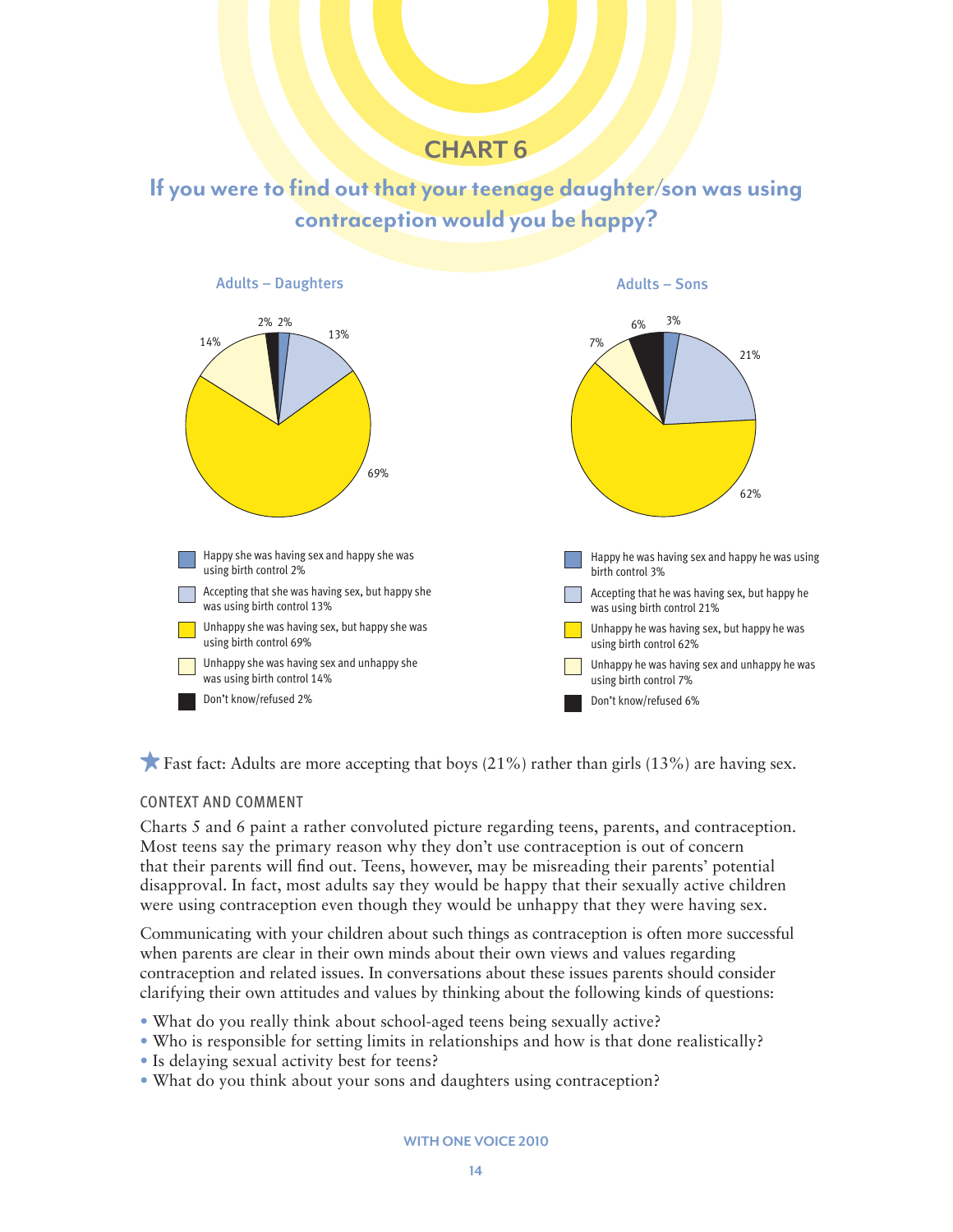How important do you think it is for teens to be given a strong message that they should not have sex until they are at least out of high school?



**Fast fact:** Teen girls (70%) are more likely than teen boys (50%) to believe it is very important than teens be encouraged to delay sex.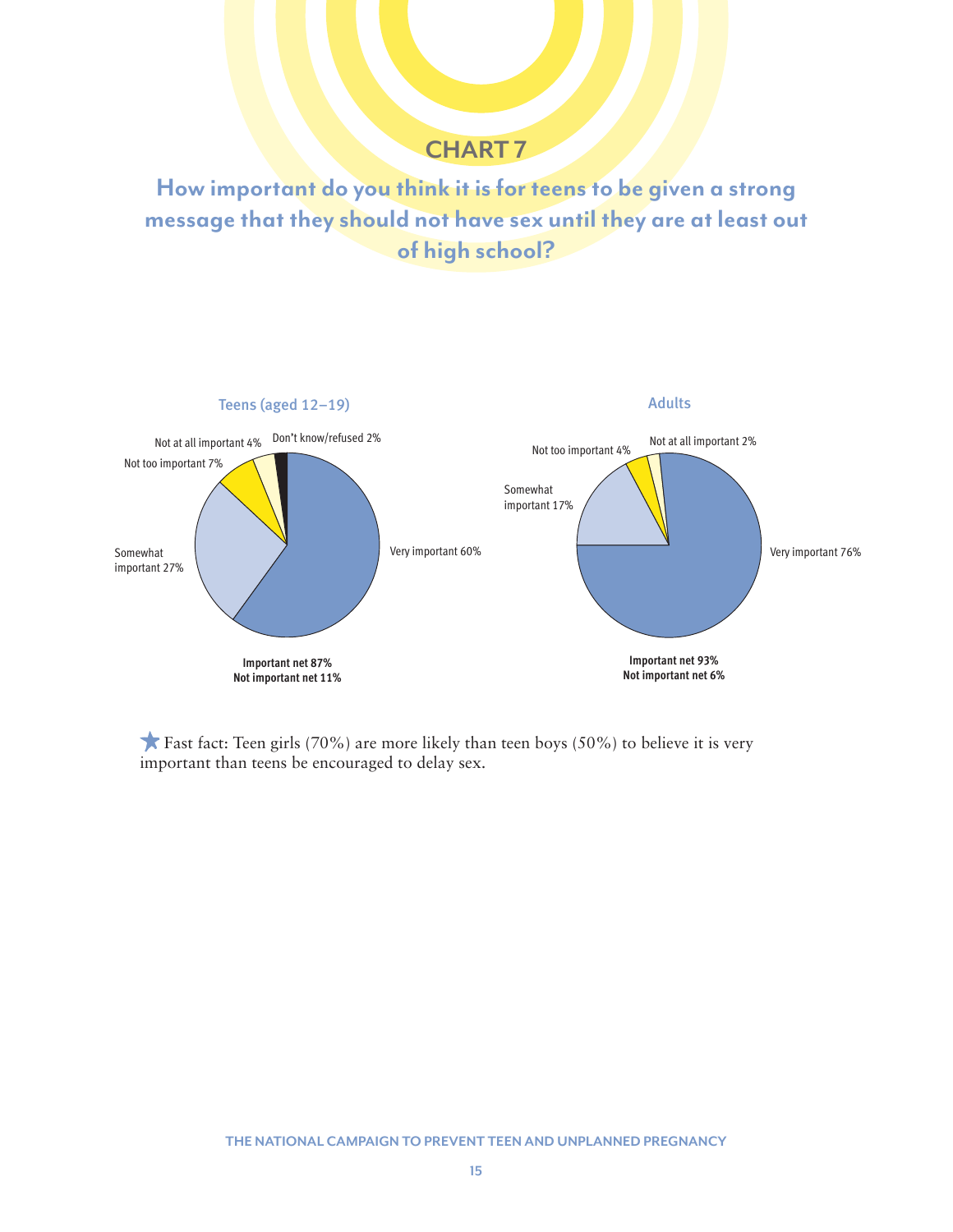Suppose a parent or other adult tells a teen the following: "I strongly encourage you not to have sex. However, if you do, you should use birth control or protection." Do you think this is a message that encourages teens to have sex?



 Fast fact: The proportion of teens who say that such a message does *not* encourage teens to have sex increased from 53% in our 2007 survey to 71% this year.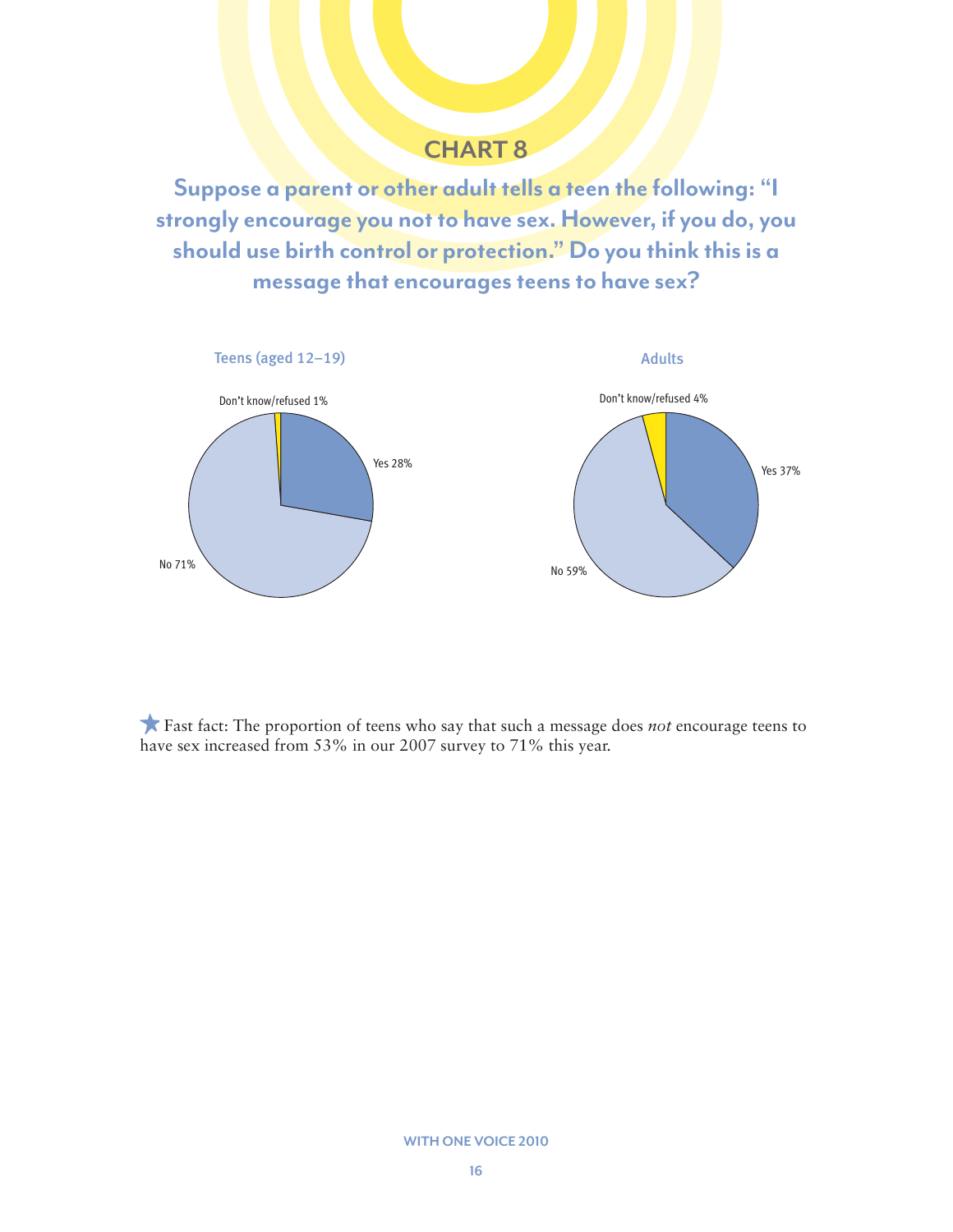Do you wish you/teens were getting more information about abstinence, more information about birth control or protection, or more information about both?



 Fast fact: Non-Hispanic white and non-Hispanic black teens (12% respectively) are more likely than Hispanic teens (2%) to say they want more information about abstinence. Hispanic teens (64%) are more likely than non-Hispanic black teens (54%) and non-Hispanic white teens (37%) to say they want more information about abstinence and birth control.

Fast fact: Between 2007 (the last time The National Campaign commissioned a public opinion survey of teens and adults) and 2010, the percentage of young people who say that they want more information about contraception has approximately doubled (from 9% to 18%). The percentage of teens who say they want more information about abstinence remained relatively stable (7% and 9% respectively).

#### CONTEXT AND COMMENT

Charts 7, 8, and 9 make clear that adults and teens view messages about abstinence and contraception as complimentary, not contradictory. Consider the following:

- As we have noted in previous years, providing young people with a strong message that they should delay sex until they are at least out of high school continues to garner near unanimous and consistent support among adults and teens.
- The overwhelming support for encouraging young people to delay sex is not, however, a mandate to provide young people with messages or interventions that focus on abstinence exclusively. Fully seven in ten adults and about half of teens believe that young people should be getting more information about abstinence and contraception rather than either/or. It is worth noting that a surprisingly large percentage of teens (27%) said they don't know if they need more information on abstinence, contraception, or both.
- Some parents and advocates have suggested that encouraging young people to delay sex while also telling them to use contraception if they are sexually active sends young people a confusing, mixed message that might inadvertently encourage teens to have sex. Seven in ten teens do not share that view.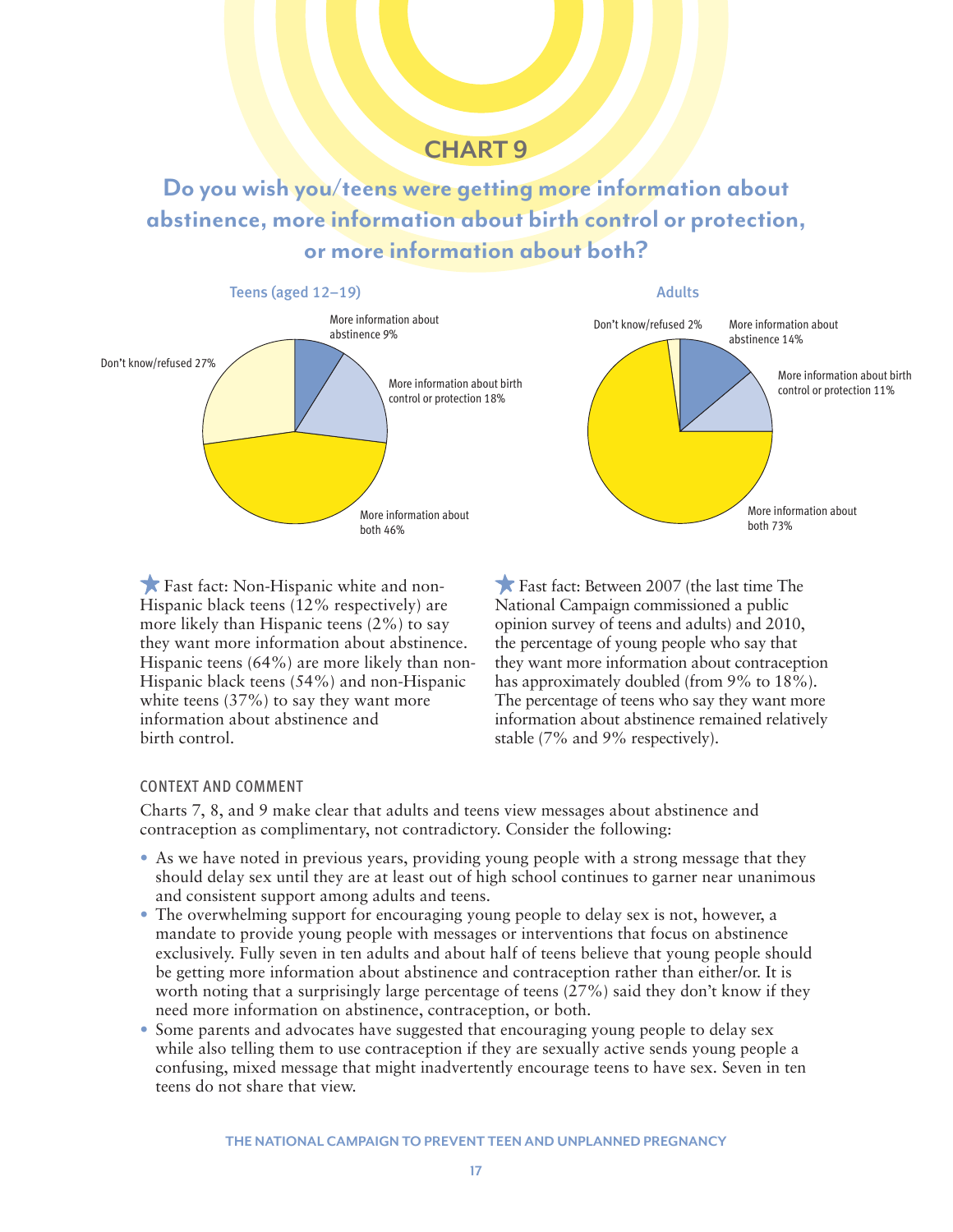## What do you think is the main reason why so many teens have unprotected sex?



They are willing to take the risk because they don't think anything will happen to them 43%

They are fearful or embarrassed of what their partner will think if **The State** they insist on protection 15%

They don't know where/how to get birth control or protection 13%

#### They are lazy 13%

**I** 

Their parents don't talk to them about sex and contraception 12%

Don't know/refused 4%

WITH ONE VOICE 2010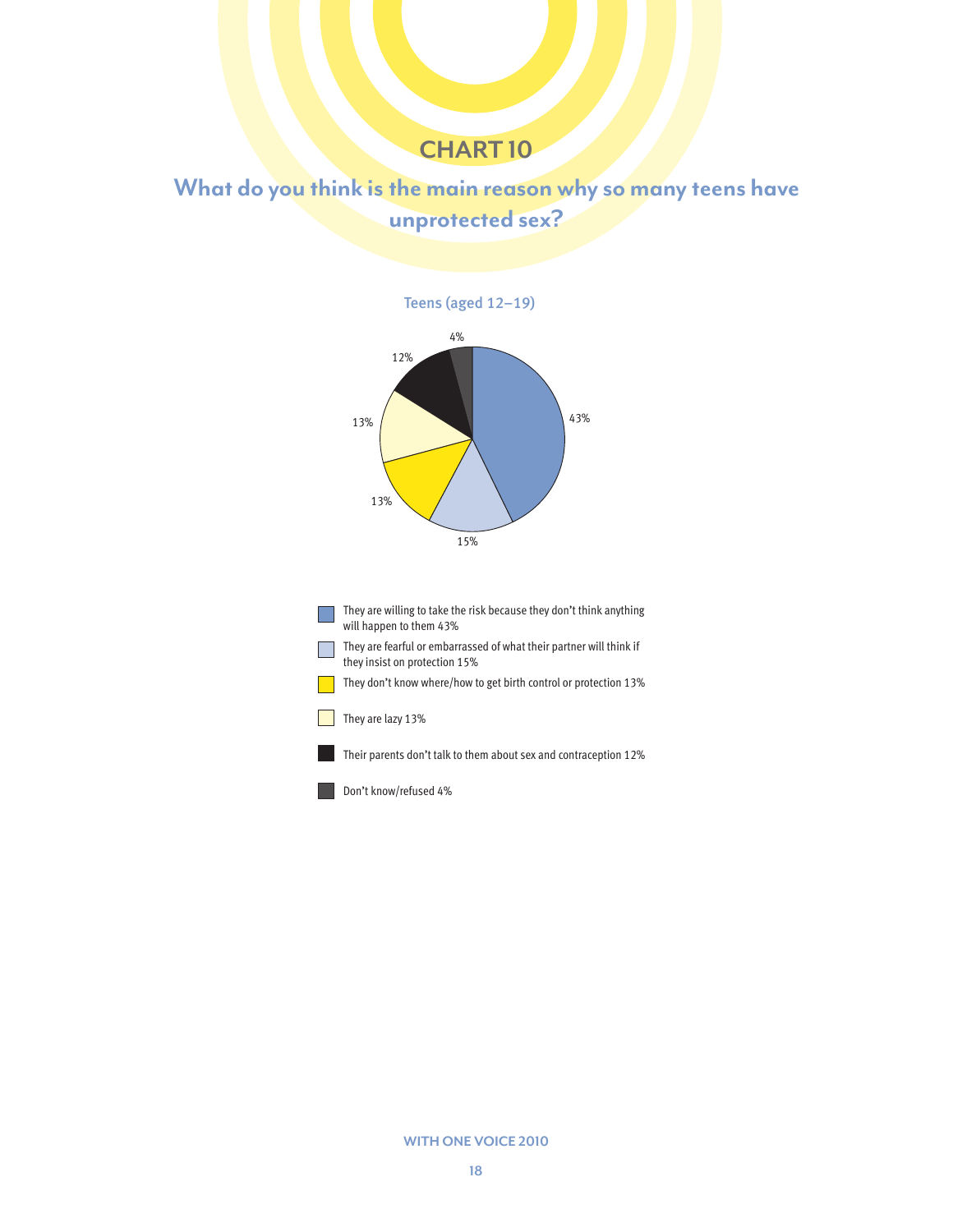## Do you agree or disagree with the following statement: "Most high school-age teens have had sex."



**Fast fact: Non-Hispanic black (93%) and Hispanic (83%) teens are more likely than non-**Hispanic white teens (66%) to believe that most high school-aged teens have had sex.

#### CONTEXT AND COMMENT

About half of high school-age teens have had sex, according to the National Survey of Family Growth and the Youth Risk Behavior Survey, two respected behavioral surveys from the Centers for Disease Control and Prevention. Chart 11 suggests that young teens in particular—66% of those age 12–14—overestimate the proportion of their peers who have had sex. This is troublesome for several reasons. First, teens who think their friends are having sex are more likely to have sex themselves. There is great consensus among adults and professionals that young teens are simply not developmentally ready to have sex. Second, research has linked early sexual activity to a greater number of sexual partners over time and an increased risk of both teen pregnancy and sexually transmitted infections (STIs). Third, research also suggests that the younger a girl was the first time she had sex, the more likely it was to have been unwanted.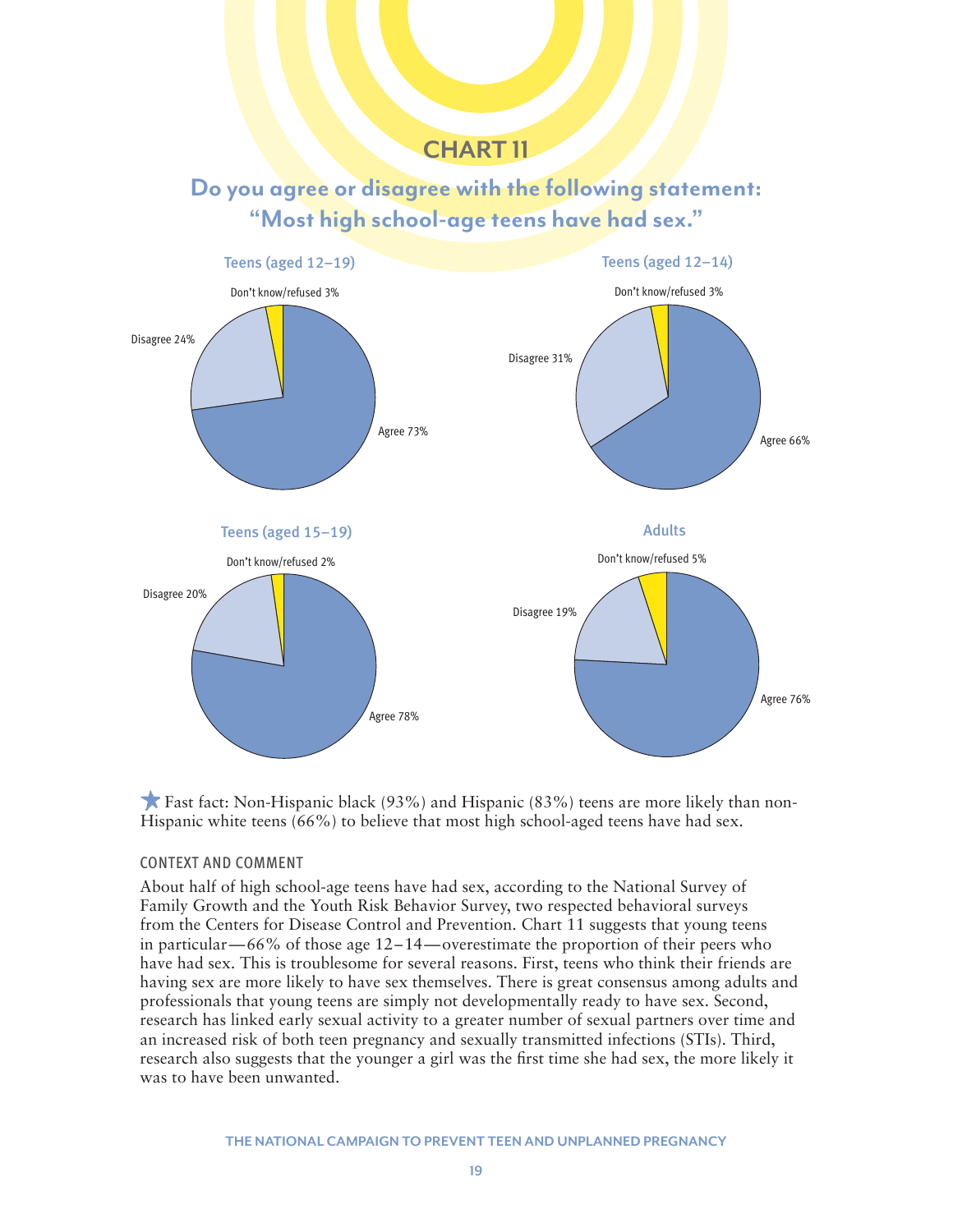If you have had sexual intercourse, do you wish you had waited longer?



**Fast fact:** Non-Hispanic black  $(73\%)$  and Hispanic  $(70\%)$  teens are more likely than non-Hispanic white teens (51%) to say they wish they had waited to have sex.

About four in ten teens (44%) in this survey say they have not had sex. Among those who have, about six in ten teens (both girls and boys) say they wish they had waited longer. Careful followers of this survey will note that the percentage of sexually experienced teens in National Campaign surveys who regret the timing of their first sexual experience has remained nearly unchanged over the years.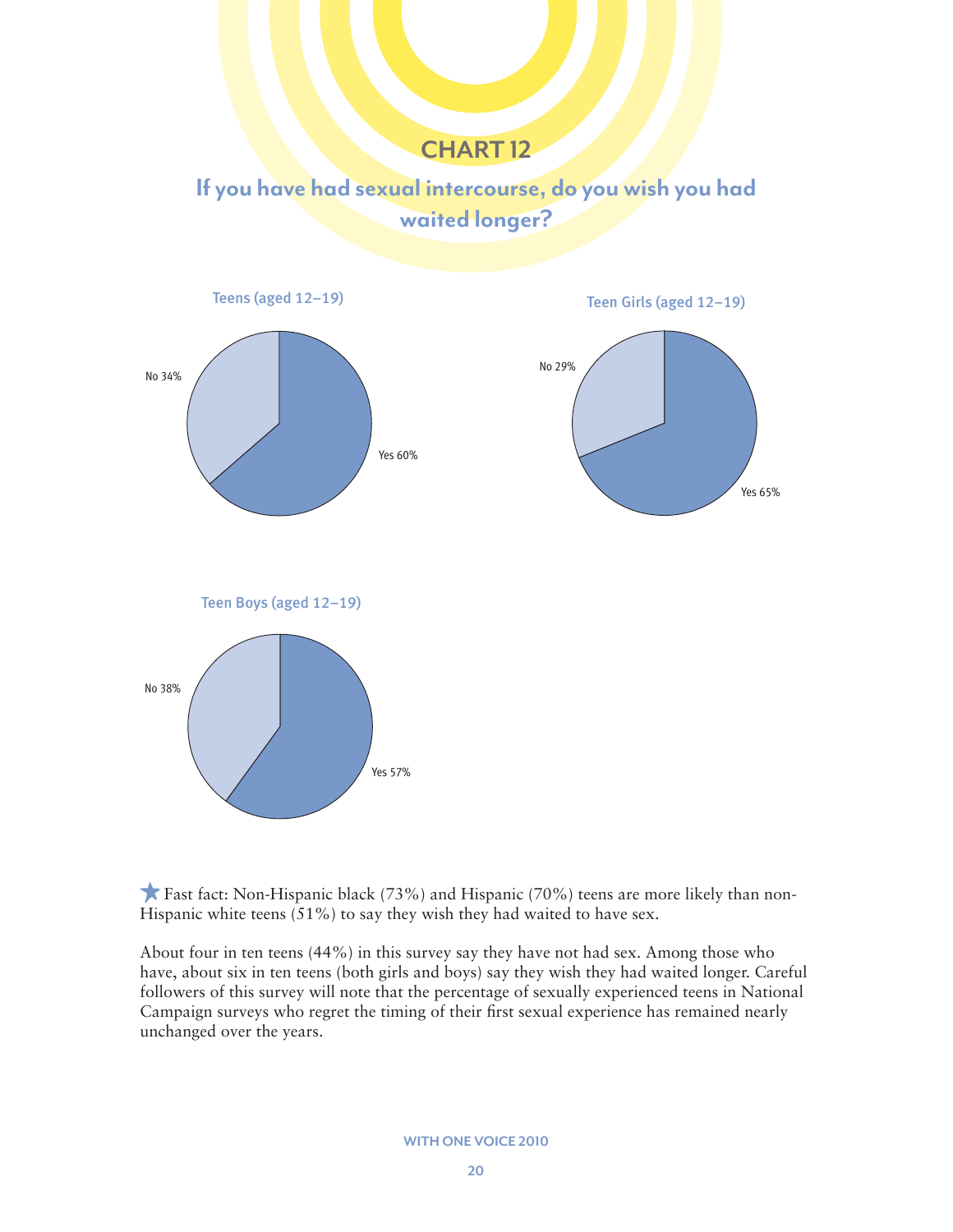When you think about the many problems facing the United States, how important is the problem of teen pregnancy?



Fast fact: Teen girls (70%) are more likely than teen boys (53%) to view teen pregnancy as an important problem.

Fast fact: Non-Hispanic black adults (81%) and Hispanic adults (78%) are more likely than non-Hispanic white adults (61%) to view teen pregnancy as a very important problem.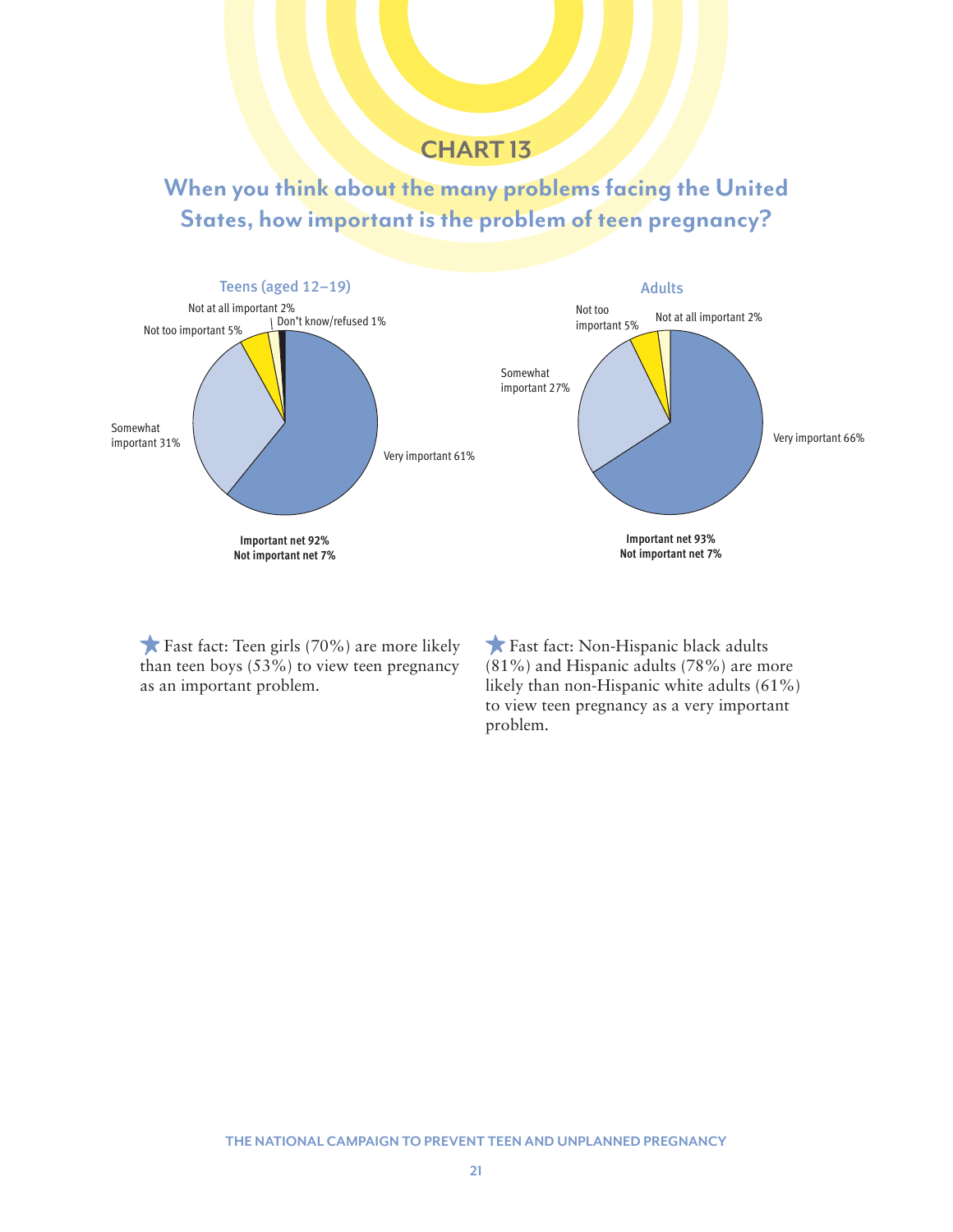



Fast fact: Hispanic teen girls (53%) are *less* likely than non-Hispanic black (69%) or non-Hispanic white (74%) teen girls to describe teen pregnancy as a challenge that they could manage.

**Fast fact:** Non-Hispanic black teen boys  $(36%)$  are more likely than Hispanic  $(17%)$  or non-Hispanic white (17%) teen boys to describe teen pregnancy as a challenge they could manage.

#### CONTEXT AND COMMENT

The glass half full interpretation of Chart 14 is that seven in ten teens understand that getting pregnant or causing a pregnancy at this time in their lives would be a significant and perhaps unmanageable challenge. The glass half empty interpretation is that an appreciable proportion of teens—about one in five—view pregnancy as an inconvenience that they could manage. It is also worth noting that although the overwhelming majority of teen pregnancies are unplanned (about 80%), there is a small but not insignificant proportion of teens (about 20%) who say their pregnancy was intentional.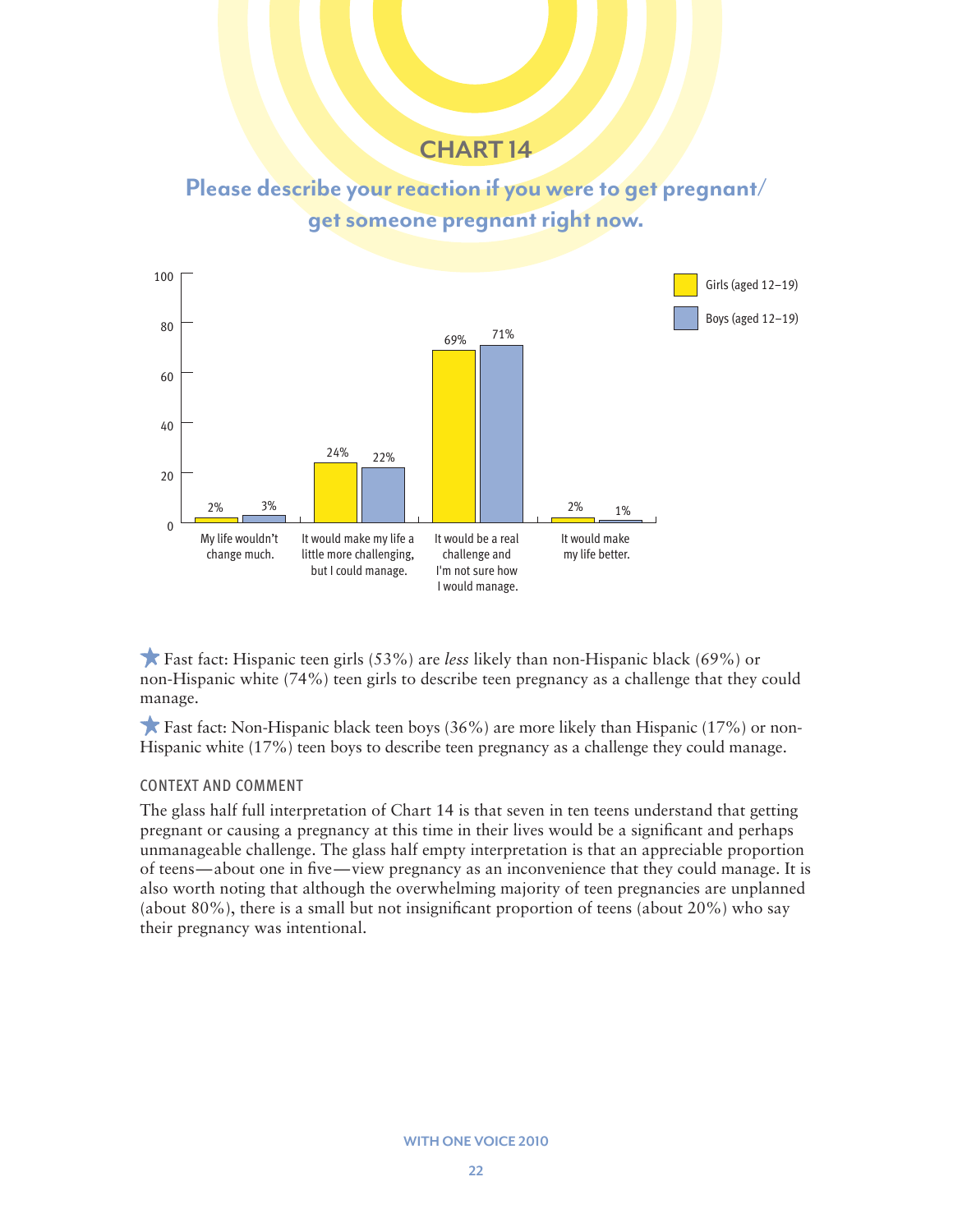## How important is it for you to avoid getting pregnant/ getting someone pregnant right now?

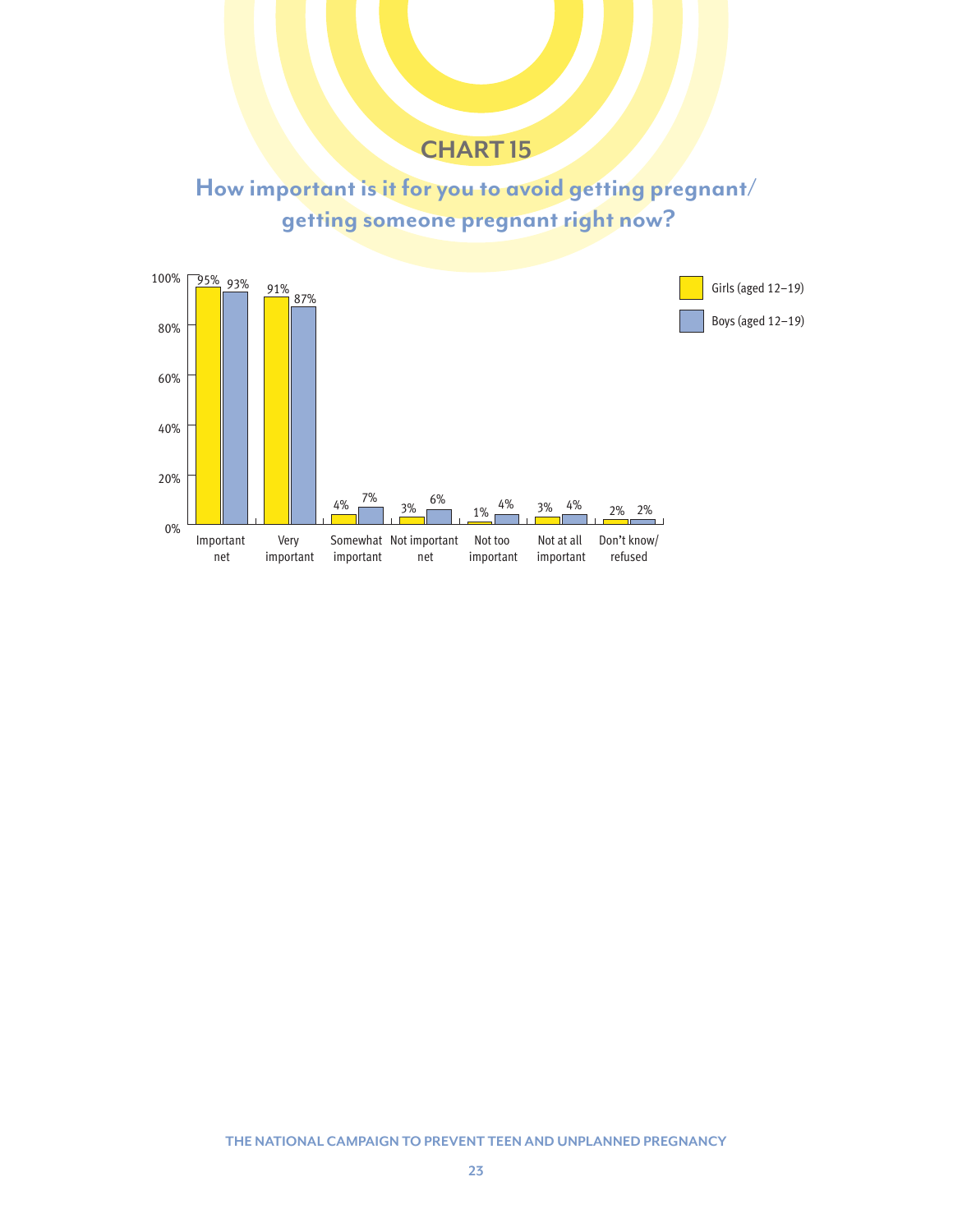## In the next six months, how likely is it that you will have unprotected sex (that is sex without using any method of birth control or protection)?



**Fast Fact:** Boys aged  $15-19$  (23%) are more likely than girls their age (14%) to say it is likely that they will have unprotected sex in the next six months.

#### CONTEXT AND COMMENT

Nearly all teens say it is important for them to avoid getting pregnant or causing a pregnancy at this time in their lives (Chart 15). Most describe it as very important. Even so, fully 15% say they are likely to have unprotected sex in the next six months. In this respect, teens seem better at matching their intentions and behavior than their older peers. In a 2009 survey of unmarried young people aged 18–29, 29% of women and 42% of men said it was likely that they would have unprotected sex in the next three months (see *The Fog Zone,* www. TheNationalCampagn.org/FogZone). These results suggest that young people need clear guidance, messages, and conversation about how to align intent and behavior—that not having sex is the best way to avoid unplanned pregnancy and that, if they are sexually active, using contraception "most of the time" isn't good enough.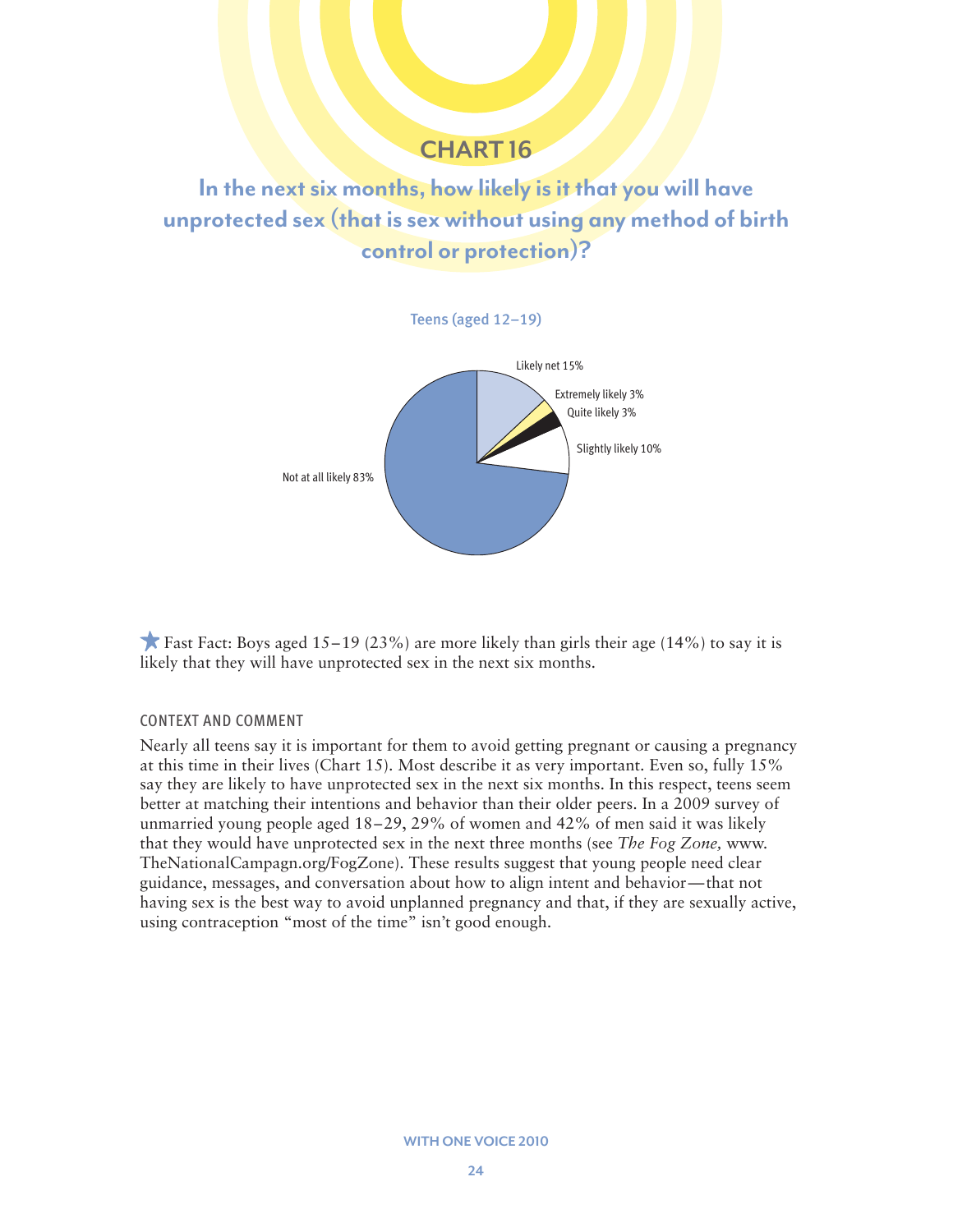## Overall, how much do you feel you know about male condoms and how to use them?



#### CONTEXT AND COMMENT

That half of teens overall and four in ten of those aged 15–19 admit they know little or nothing about condoms is distressing. This admitted lack of knowledge about the most commonly used method of contraception among teens must be reconciled with the fact that about six in ten young people have sex before they leave high school. Data noted above (see charts 3, 5, 6, 8, and 9) suggest that parents, schools, and programs all have a role to play in informing children about contraception and the value of delaying sexual activity.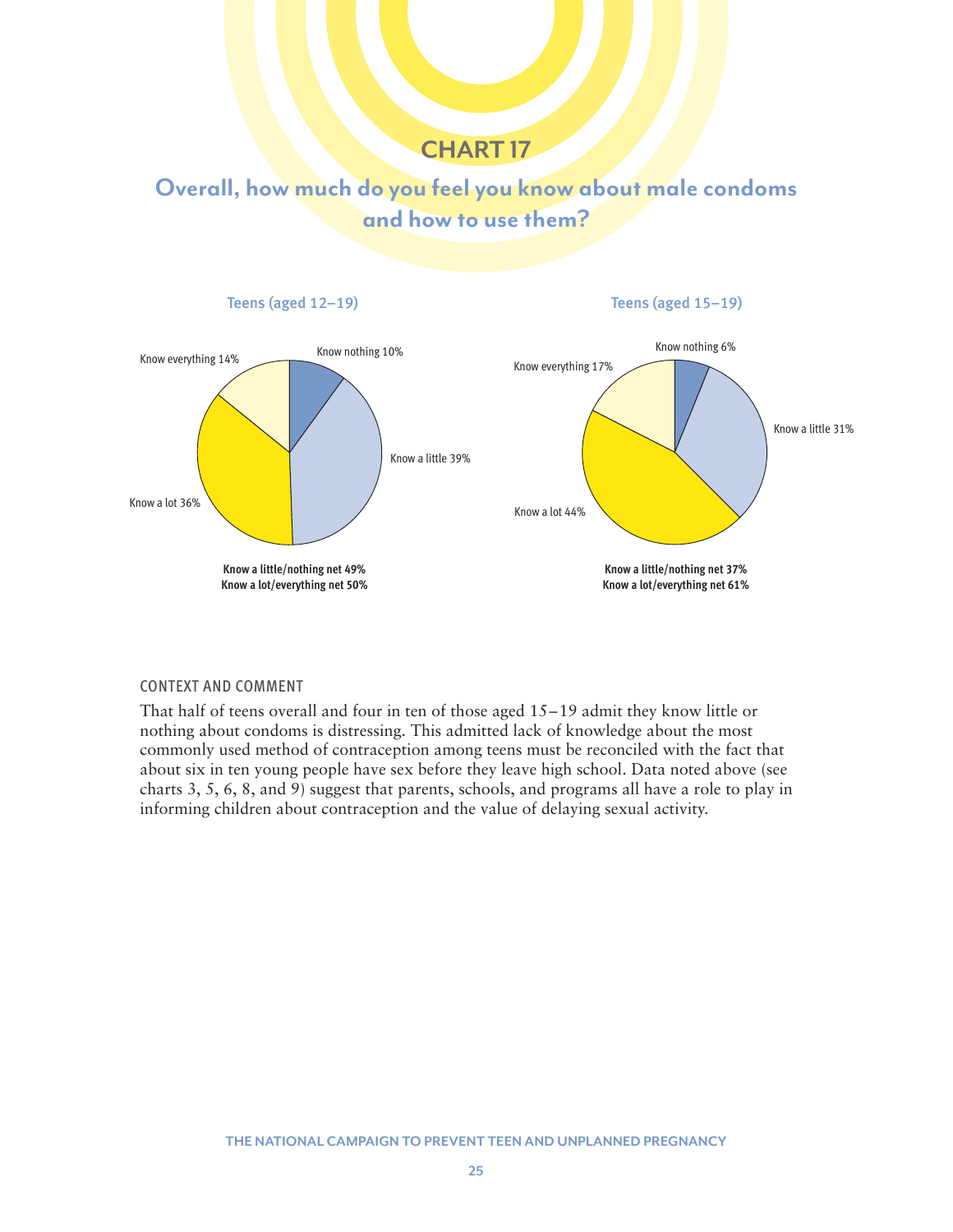## I have all the information I need to avoid an unplanned pregnancy.



Fast fact: Teen girls  $12-19$  (79%) and teen boys  $12-19$  (78%) are equally as likely to say they have all the information they need to avoid an unplanned pregnancy.

#### CONTEXT AND COMMENT

Charts 17 and 18 make clear that many young people think they know more about avoiding unplanned pregnancy than they actually do. Eight in ten teens say they have all the information they need to avoid an unplanned pregnancy yet half freely admit they know little or nothing about condoms (Chart 17). Many young people have told us over the years that this disconnect may be due to embarrassment. That is, many young people are uncomfortable asking for more information on topics they feel they *should* know.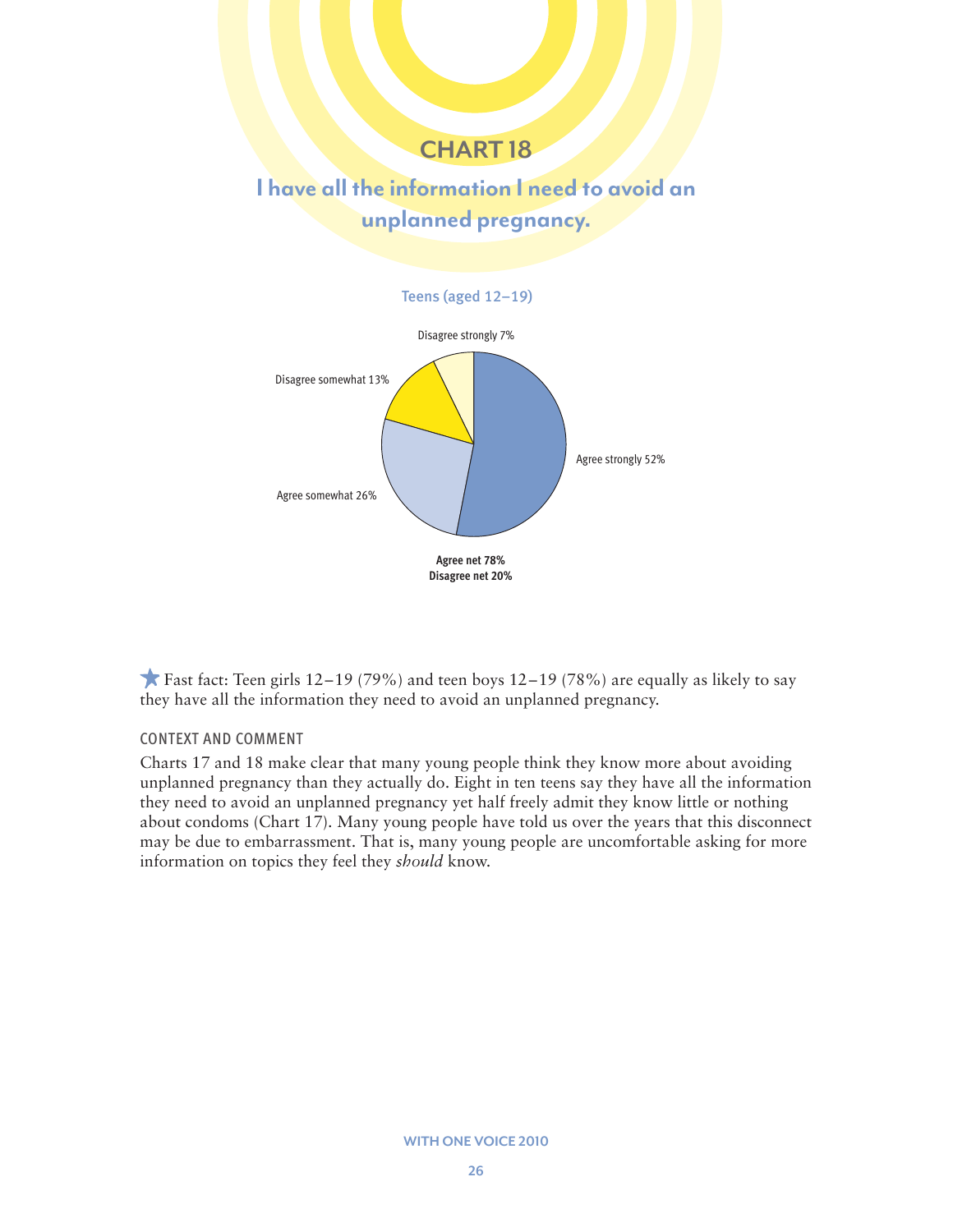It doesn't matter whether you use birth control or not, when it is your time to get pregnant it will happen.



Fast fact: About equal percentages of teens  $12-19$  (37% of girls and 32% of boys) are fatalistic about pregnancy.

#### CONTEXT AND COMMENT

Fatalism about the timing and circumstances of pregnancy is alarmingly high and not unique to teens. About one-third of teens in this survey and about four in ten unmarried young adults 18–29 (see *The Fog Zone* www.TheNationalCampagin.org/FogZone) believe that pregnancy is subject to influences outside of basic biology and birth control technology.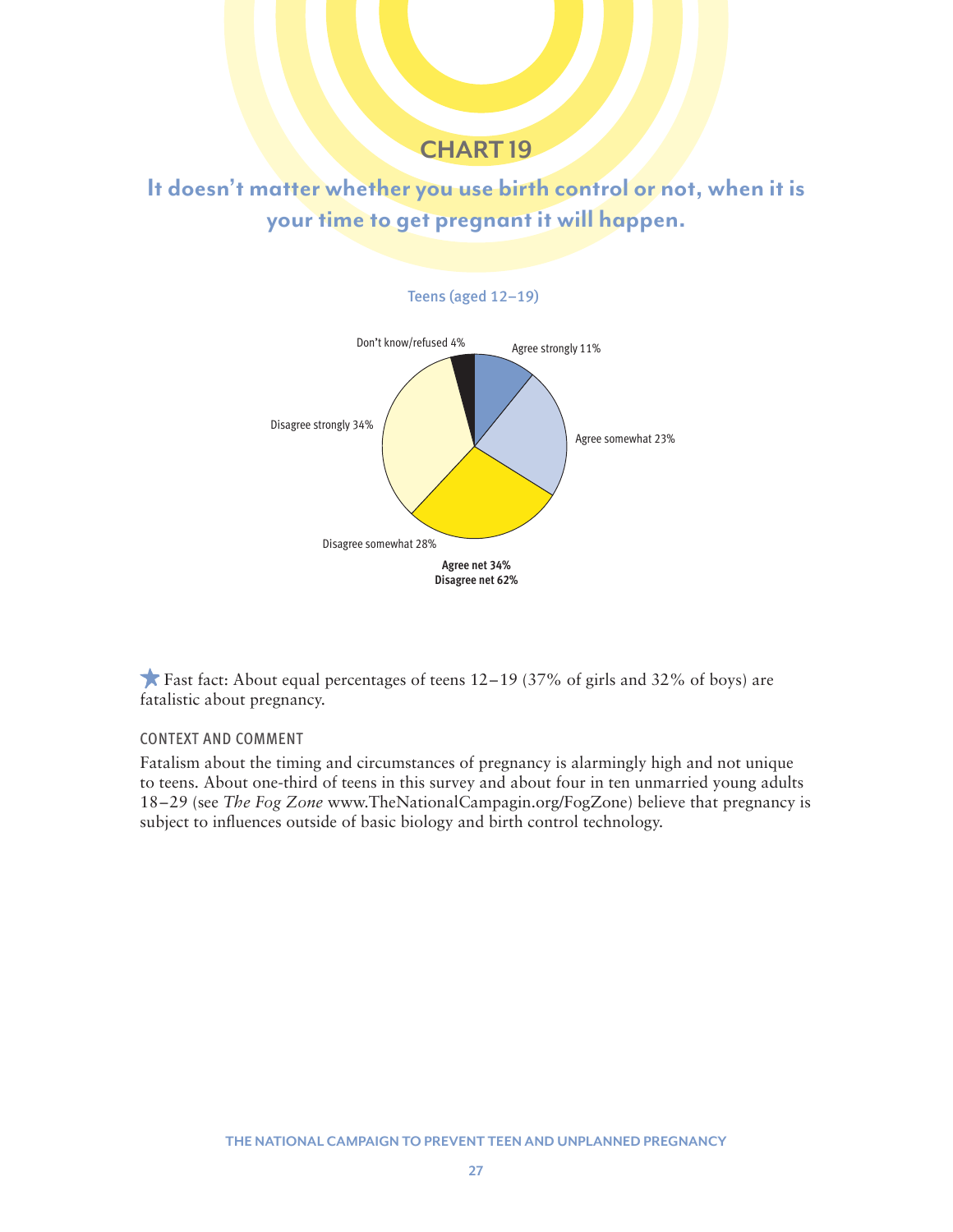Would you rather have a boyfriend/girlfriend but not have sex or have sex but not have a boyfriend/girlfriend?

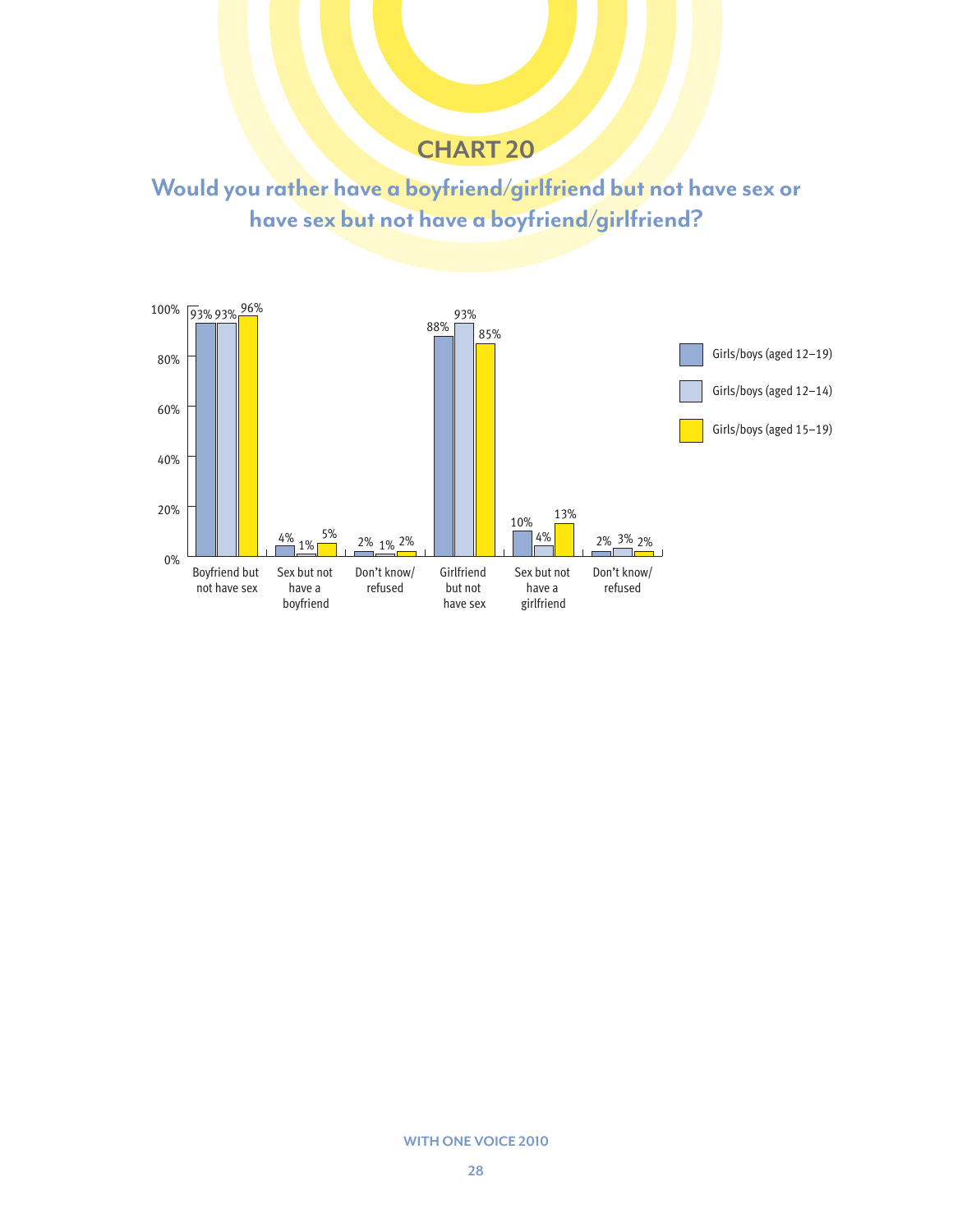Teen boys often receive the message that they are expected to have sex.



**Fast fact:** Non-Hispanic black (74%) and Hispanic (66%) teens aged  $12-19$  are more likely than non-Hispanic white teens (60%) to believe that teen boys often get the message that they are expected to have sex.



THE NATIONAL CAMPAIGN TO PREVENT TEEN AND UNPLANNED PREGNANCY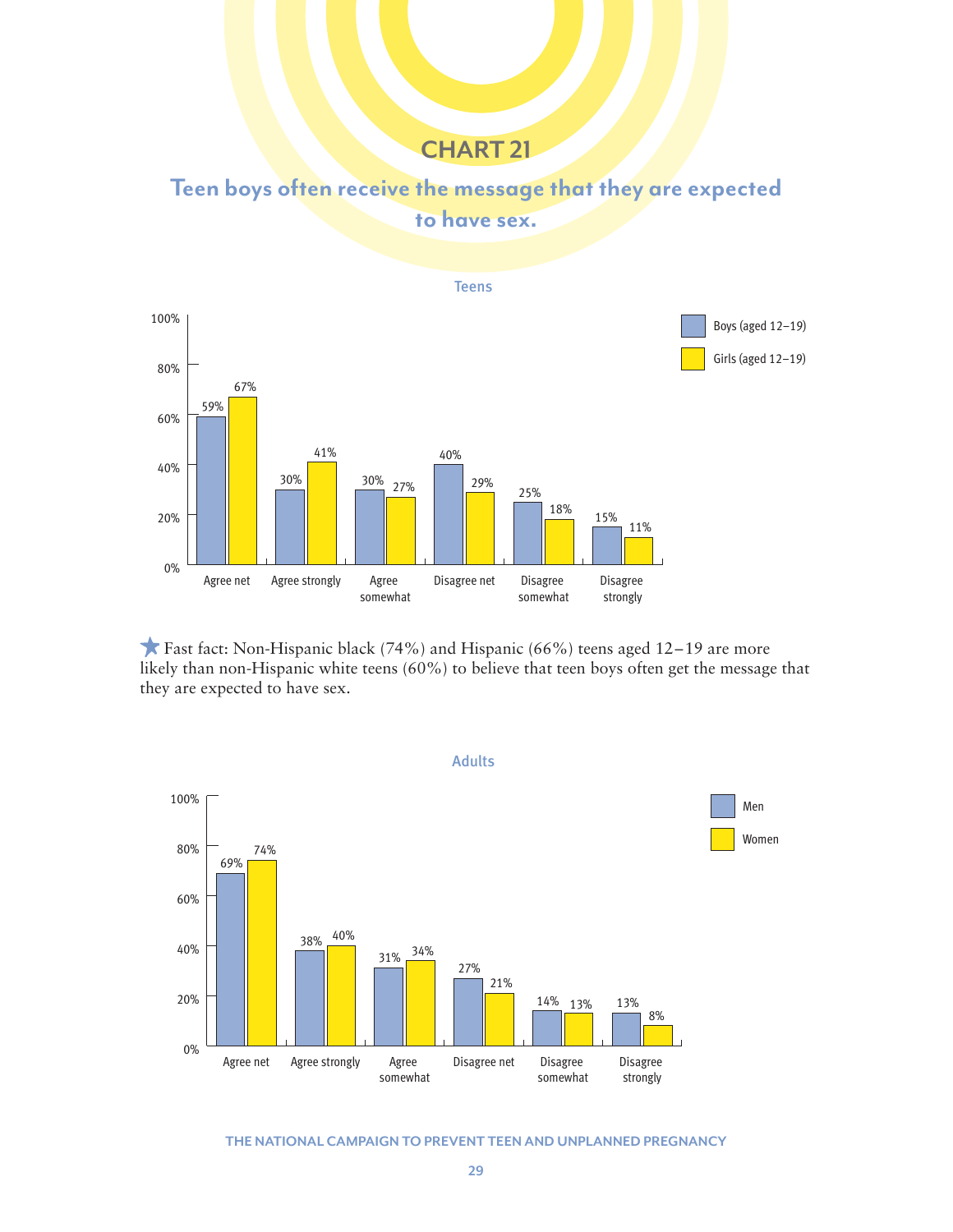Teen girls often receive the message that attracting boys and looking sexy is one of the most important things they can do.







**Fast fact:** Non-Hispanic white adults  $(81\%)$  are more likely than Hispanic  $(69\%)$  or non-Hispanic black (67%) adults to believe that teen girls often get the message that attracting boys and looking sexy is important.

WITH ONE VOICE 2010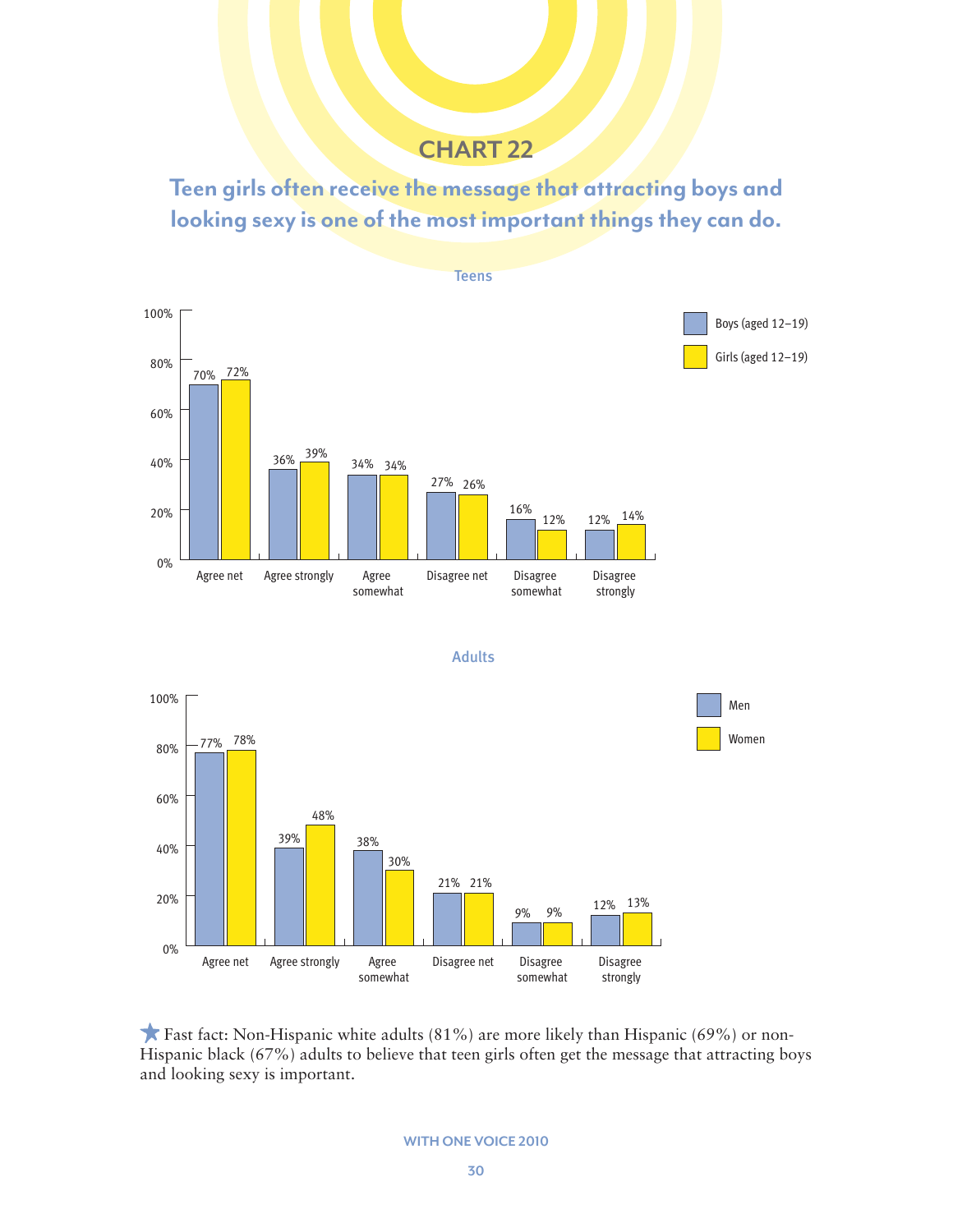## Religious leaders and groups should be doing more to help prevent teen pregnancy.



 Fast fact: Non-Hispanic black teens (87%) and adults (80%) are more likely than Hispanic teens (78%) and adults (73%) or non-Hispanic white teens (68%) or adults (68%) to think religious leaders and groups should be doing more to help prevent teen pregnancy.

#### CONTEXT AND COMMENT

Previous research done by The National Campaign and other organizations make clear that teens' morals and values, their own sense of right and wrong, and their own religious beliefs play an important role in their decisions about sex. In short, many young people make decisions about sex based not just on what is safe but also on what they believe is right. The results presented here make clear that most young people feel that religious leaders and groups should be doing more to help prevent teen pregnancy—a real opportunity for faith communities.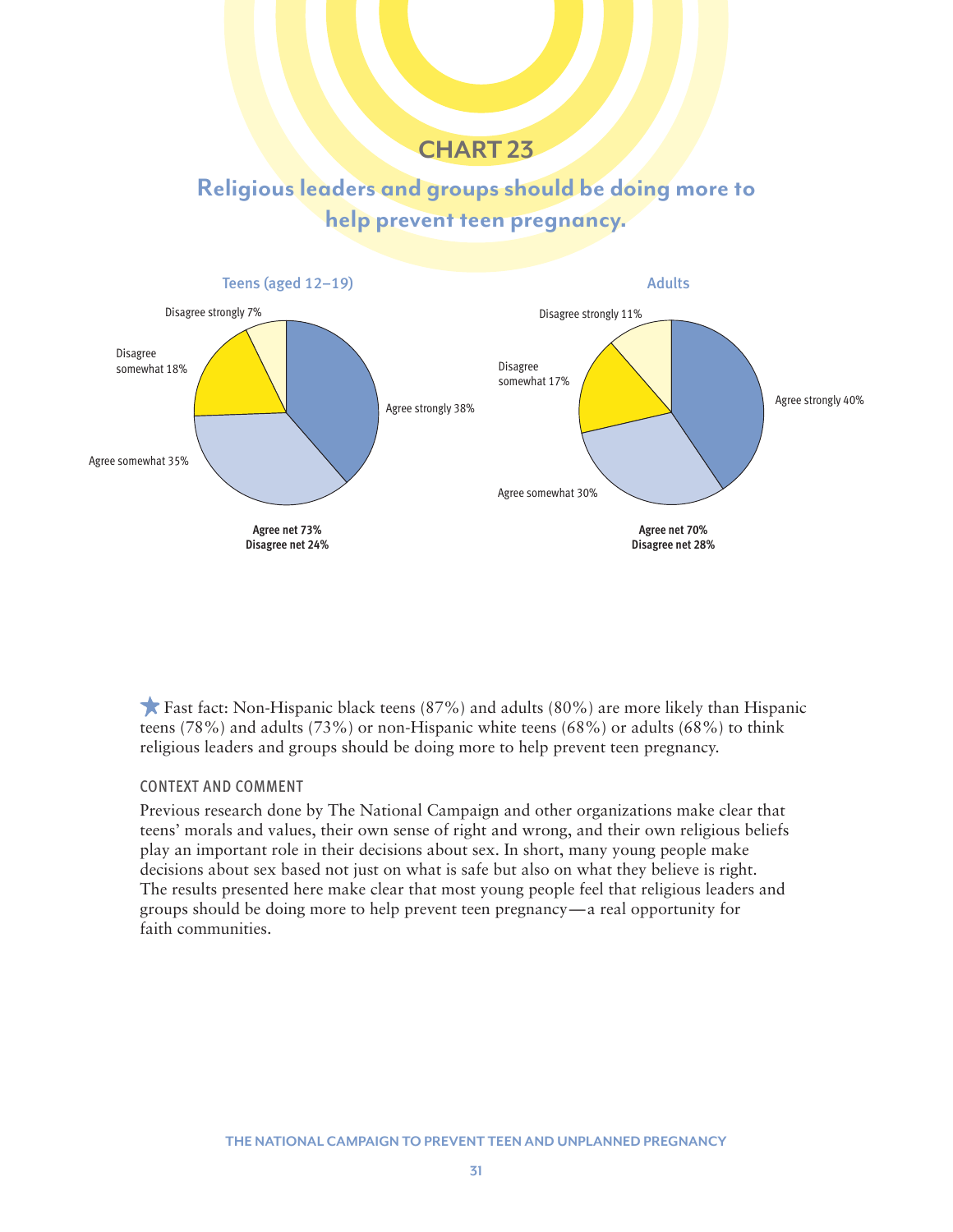When a TV show or character I like deals with teen pregnancy, it makes me think more about my own risk of getting pregnant/ causing a pregnancy and how to avoid it.



**Fast fact:** Hispanic teens (70%) are more likely than non-Hispanic black (58%) or non-Hispanic white (37%) teens to strongly agree that certain situations on television make them think more about their own risk of getting pregnant or causing a pregnancy.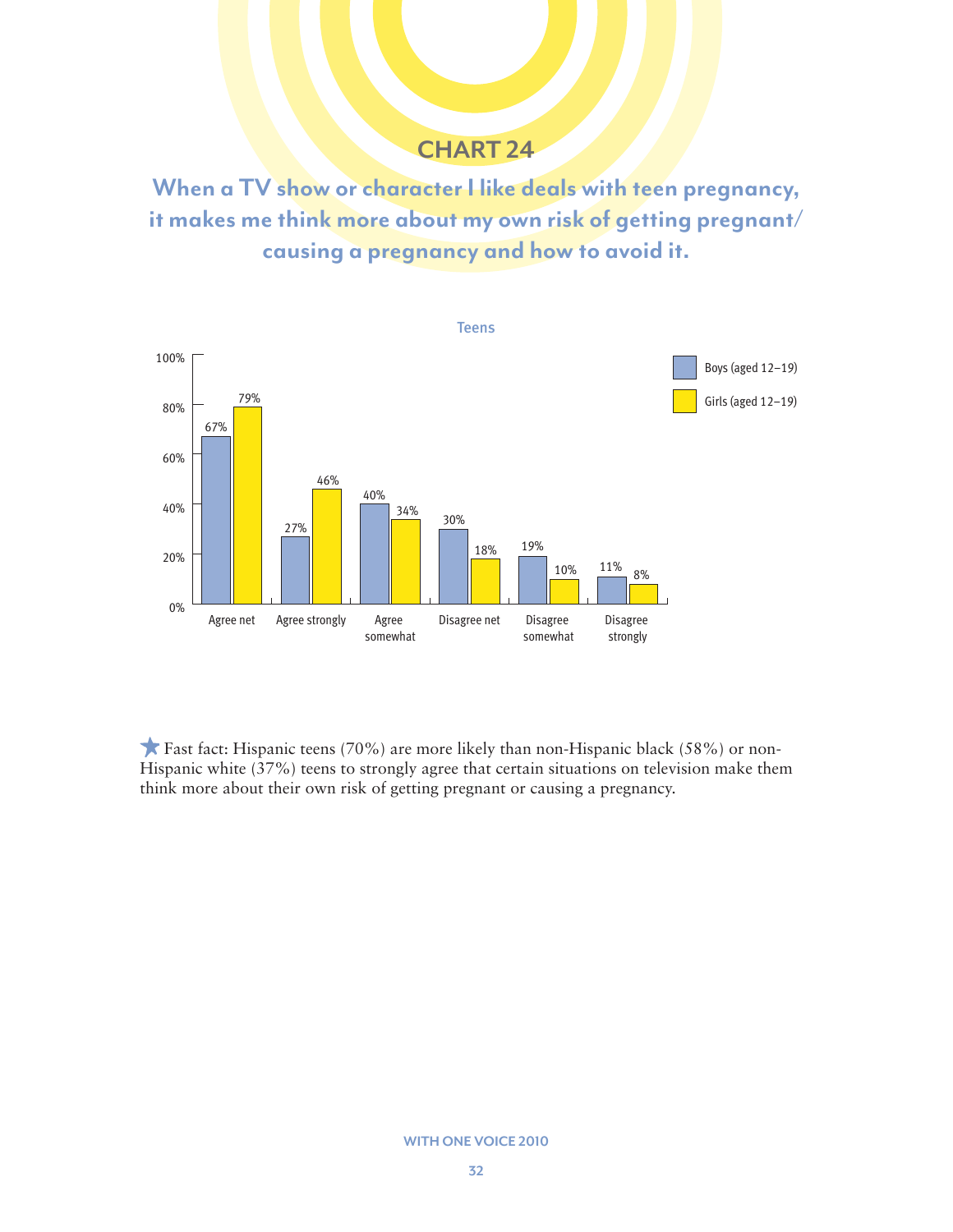Teen pregnancy has been the focus of many entertainment programs recently. Thinking specifically about MTV's 16 and Pregnant, do you think the show…



**Fast fact:** Hispanic (64%) and non-Hispanic black (62%) adults are more likely than non-Hispanic white adults (54%) to believe that MTV's *16 and Pregnant* helps teens better understand the challenges of pregnancy and parenthood.

\*29% of those surveyed said they haven't seen MTV's *16 and Pregnant*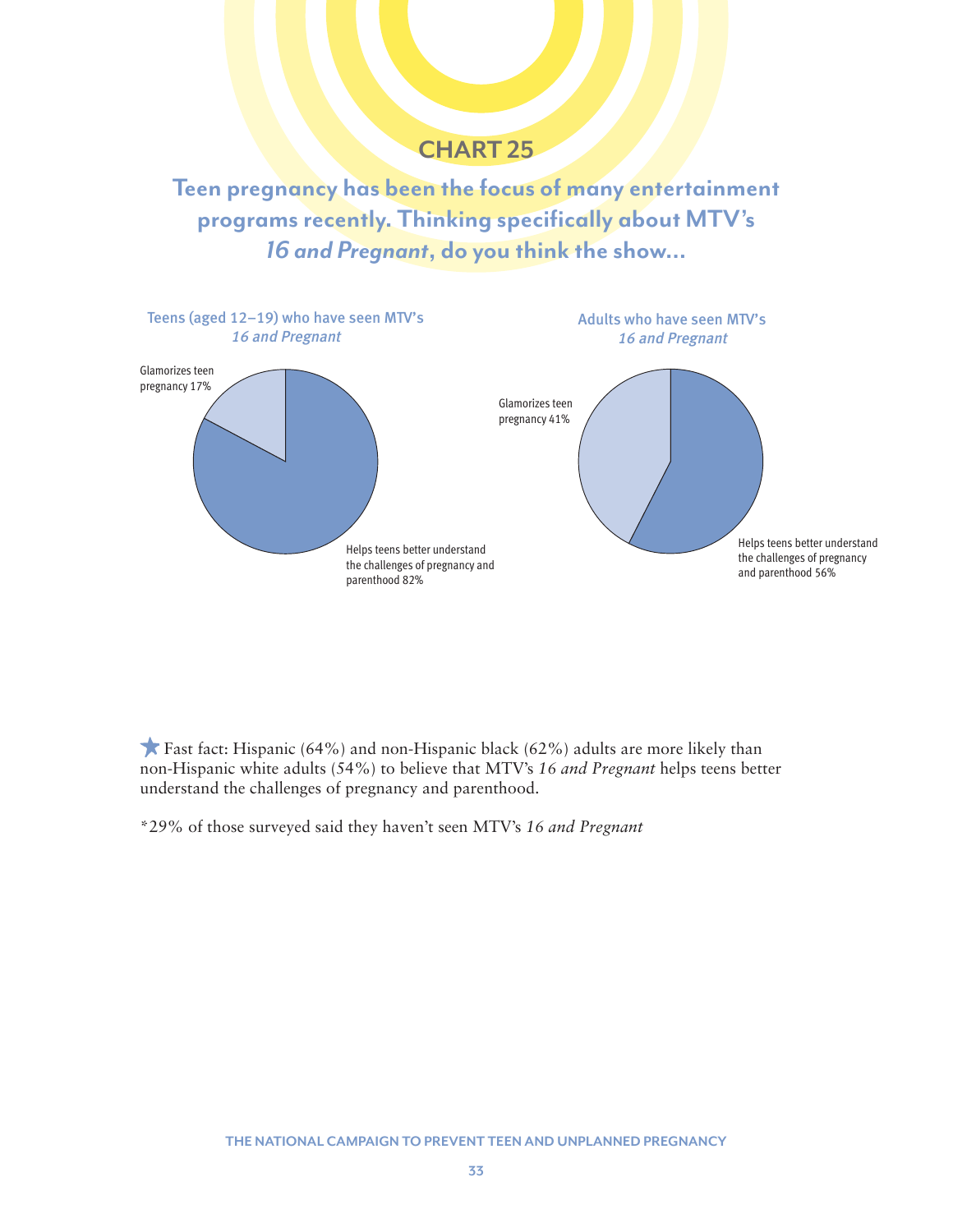Stories and events in TV shows and other media about sex, love, and relationships can be a good way to start conversations with teens about these topics.



**Fast fact:** Teen girls  $12-19$  (31%) are more likely than teen boys  $12-19$  (18%) to strongly agree that stories in TV shows and other media are a good way to start conversations about sex, love, and relationships.

#### WITH ONE VOICE 2010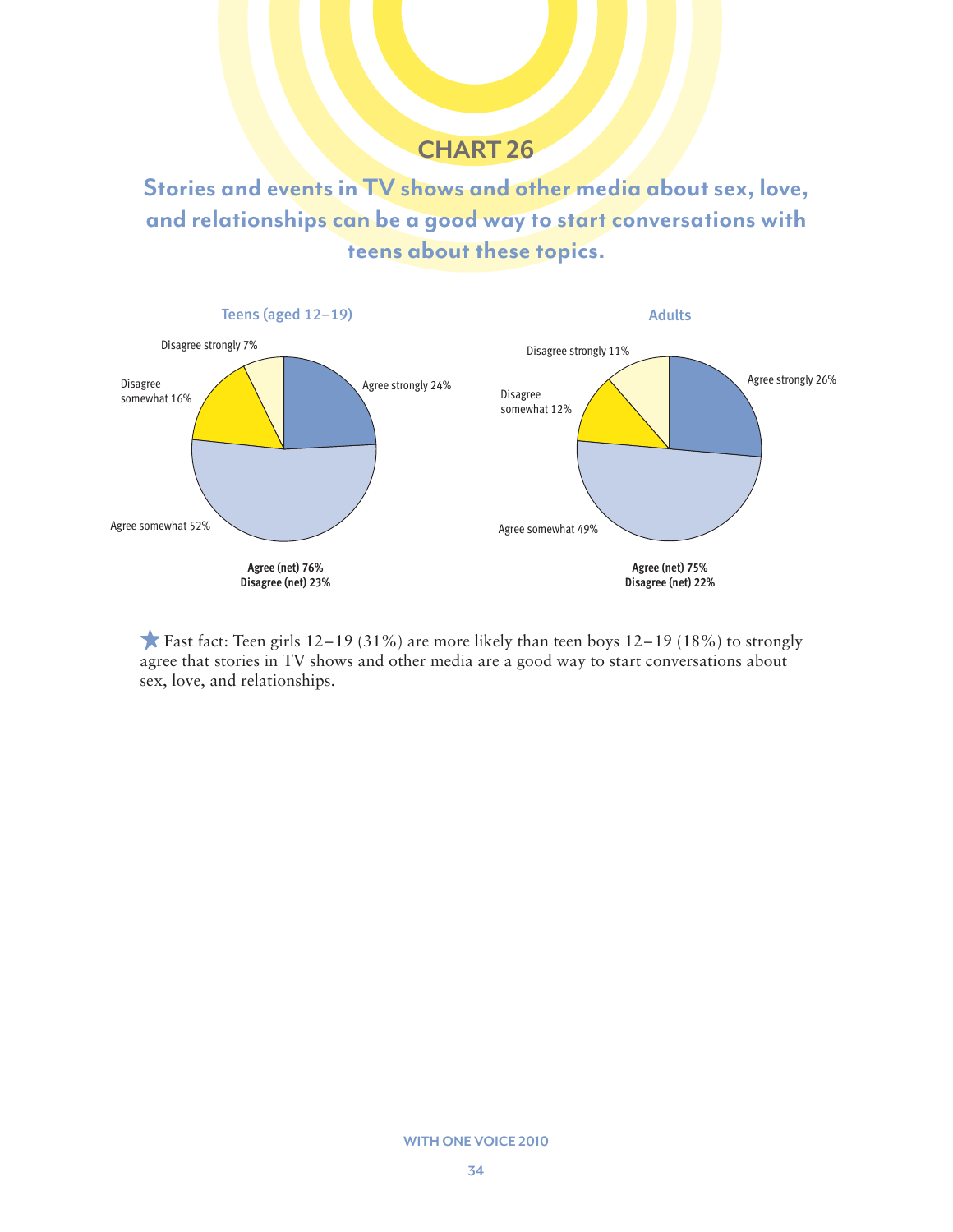How often would you say you and your parents have talked about sex, love, and relationships because of something you saw in popular media like television shows?





**Fast fact: Non-Hispanic black teens 12–19 (60%) are more likely than Hispanic (52%)** or non-Hispanic white (44%) teens to say that something in popular media has sparked a conversation with their parents about sex, love, or relationships.

#### CONTEXT AND COMMENT

Teens spend considerable time consuming media—nearly 45 hours a week according to one credible estimate. Given all the time young people spend with media, it is not unreasonable to conclude that media helps shape the social script for teens. Many adults believe that the media has contributed mightily to a coarser, more sexualized culture that has, in turn, negatively influenced young peoples' attitudes and beliefs regarding sex and related topics.

The findings in Charts 24–27 paint a considerably different picture. The overwhelming majority of teens report that shows dealing with teen pregnancy make them think about their own risks of getting pregnant or causing a pregnancy, and that stories and events in TV shows and other media about sex, love, and relationships can be, and often are, a good way to start conversations between teens and parents about these topics.

MTV's popular series *16 and Pregnant* underscores the ongoing discussion and disagreements about media and teen pregnancy. Some have criticized the show for glamorizing teen pregnancy. The results of this survey suggest MTV and the show should be praised for their efforts rather than criticized. Among those who have seen the show, a remarkable 82% think that it helps teens better understand the challenges of teen pregnancy and how to avoid it.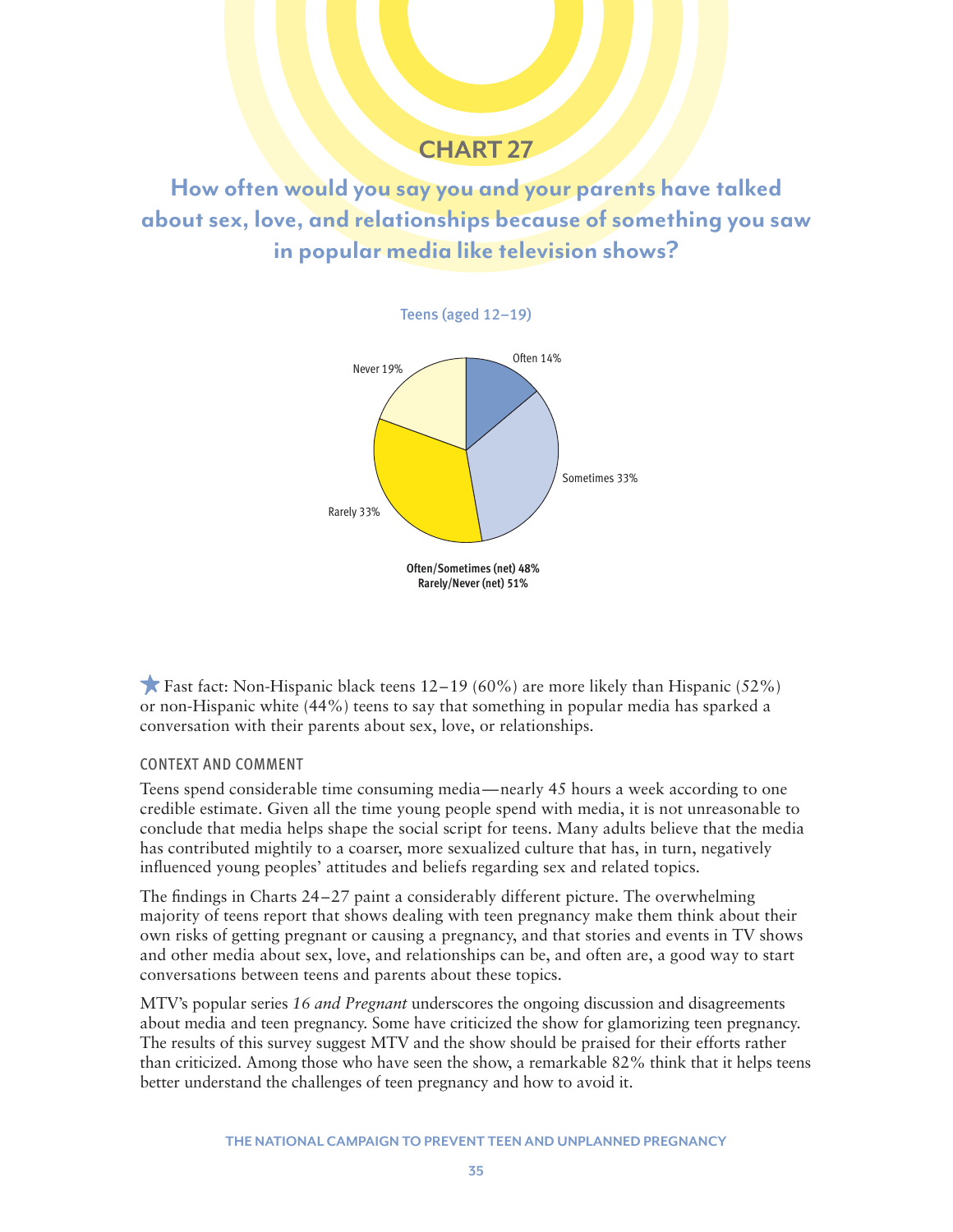Many teens say they are sharing nude or semi-nude images of themselves (or other other teens they know) using cell phones, websites, and social media networks; a practice that has come to be known as sexting. Does exchanging this sort of sexually suggestive content electronically lead to more sex in real life?



**Fast fact:** Teen girls  $12-19$  (73%) are just as likely as teen boys (69%) to believe that sexting leads to real-life hook-ups.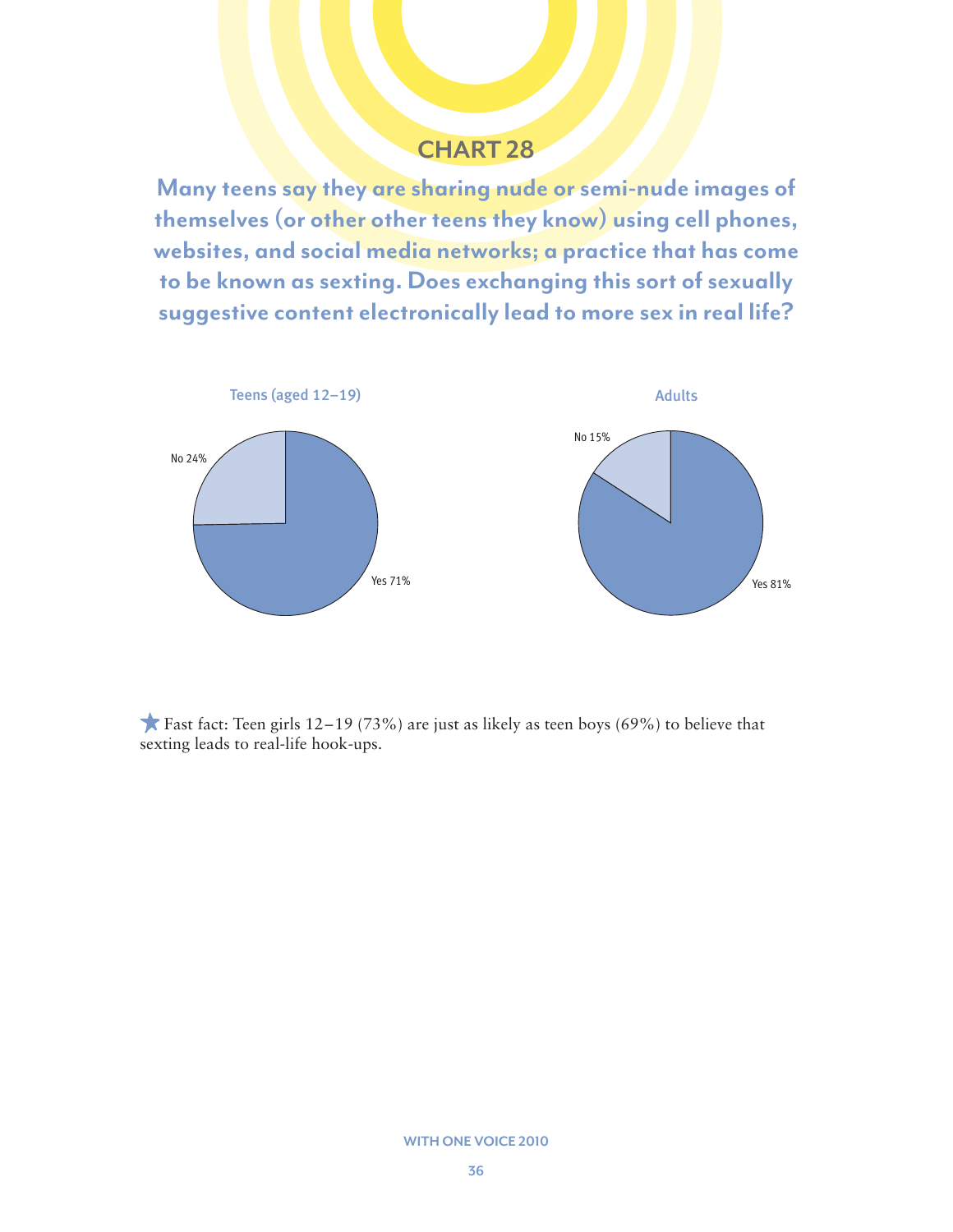Reducing teen pregnancy is a very effective way to reduce the high school dropout rate and improve academic achievement.

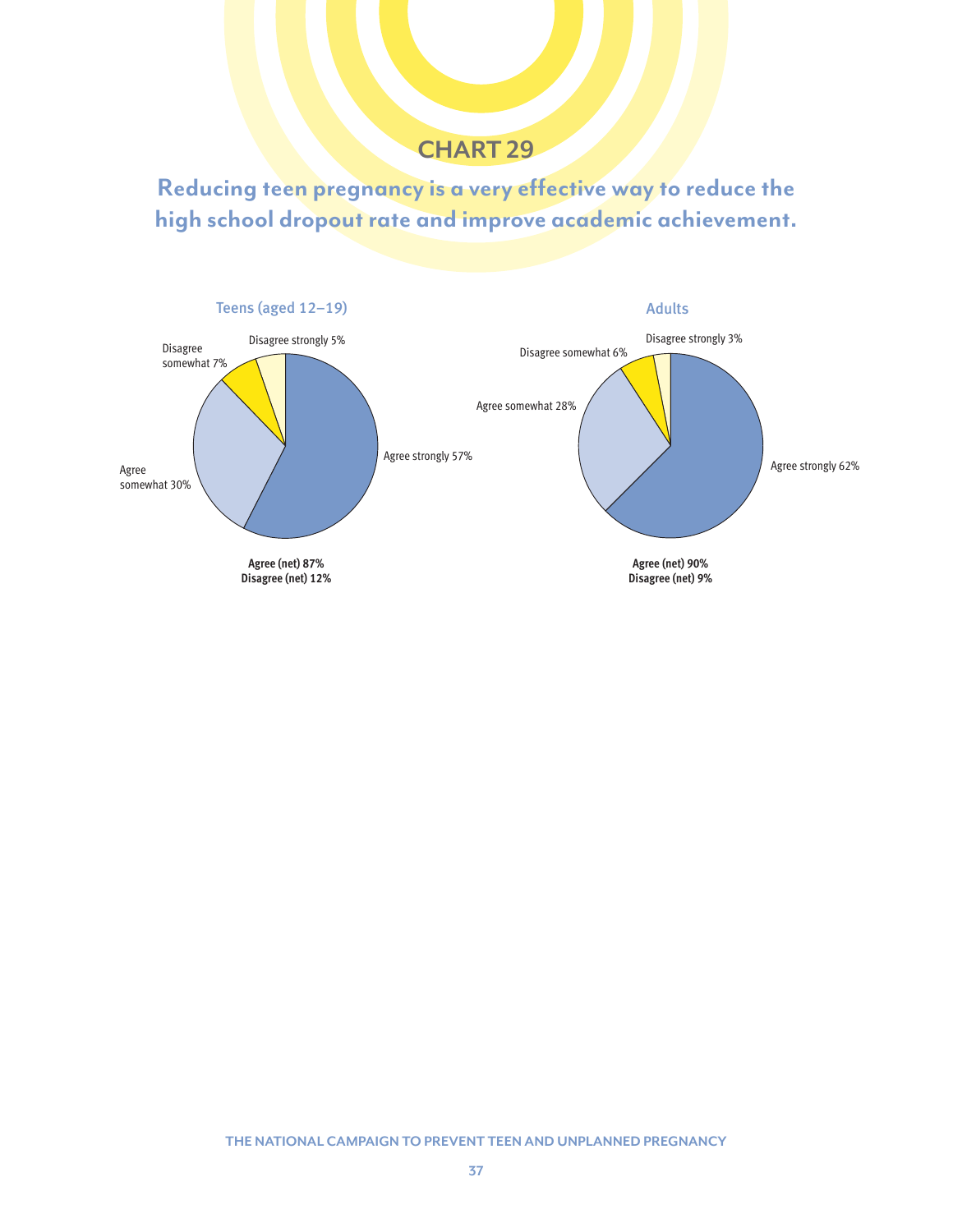## Do you think there should be direct efforts in your community to prevent teen pregnancy?



 Fast fact: Nearly all non-Hispanic black (97%) and Hispanic (93%) adults surveyed believe there should be an effort in their community to prevent teen pregnancy.

 Fast fact: About equal percentages of those in urban (89%) and non-urban (91%) areas think there should be efforts in their communities to prevent teen pregnancy.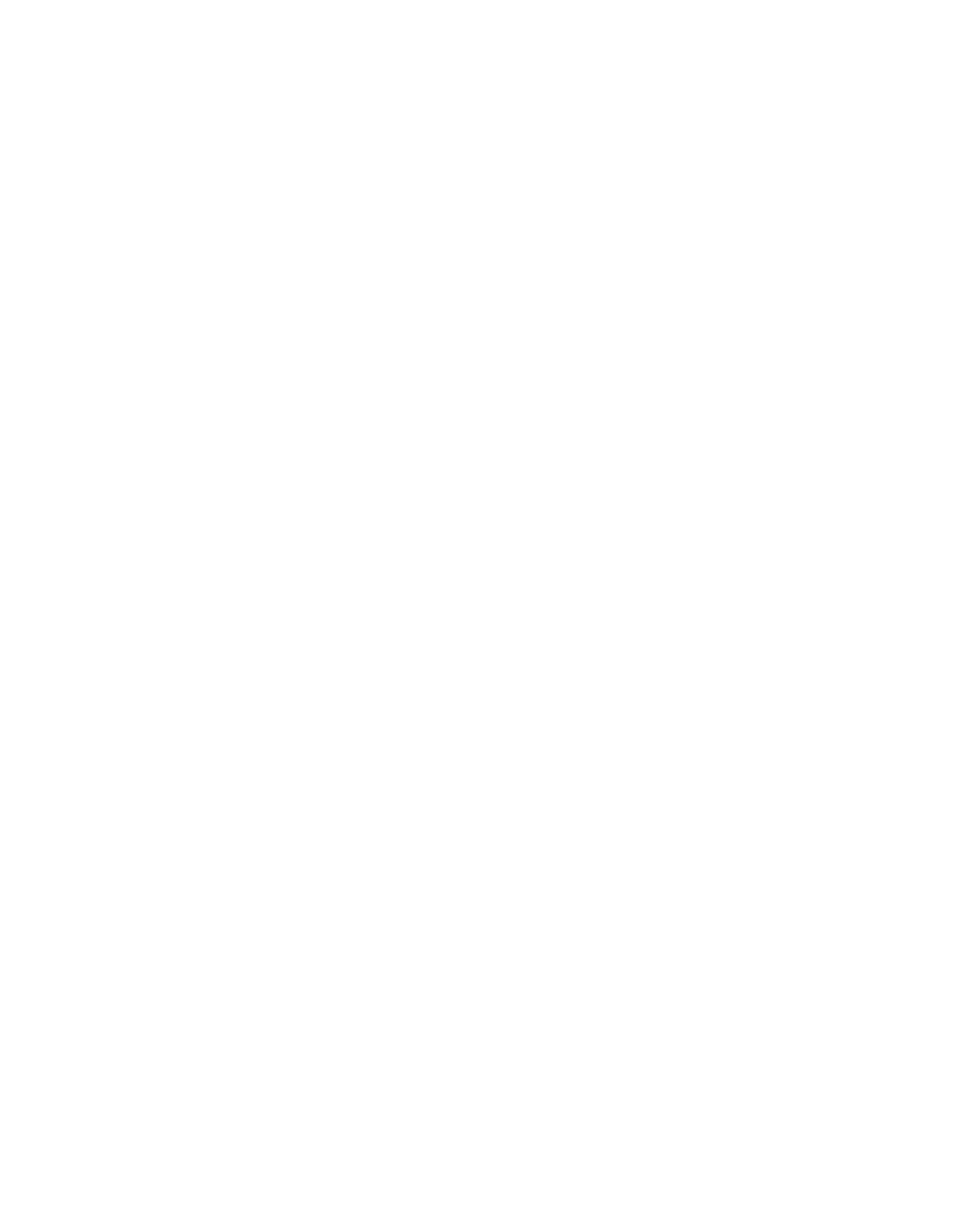TheNationalCampaign.org StayTeen.org Bedsider.org SexReally.com Blog.TheNationalCampaign.org/Pregnant\_Pause

Twitter.com/TheNC Twitter.com/StayTeen Twitter.com/Bedsider Twitter.com/SexReally

YouTube.com/NationalCampaign YouTube.com/StayTeen YouTube.com/SexReally